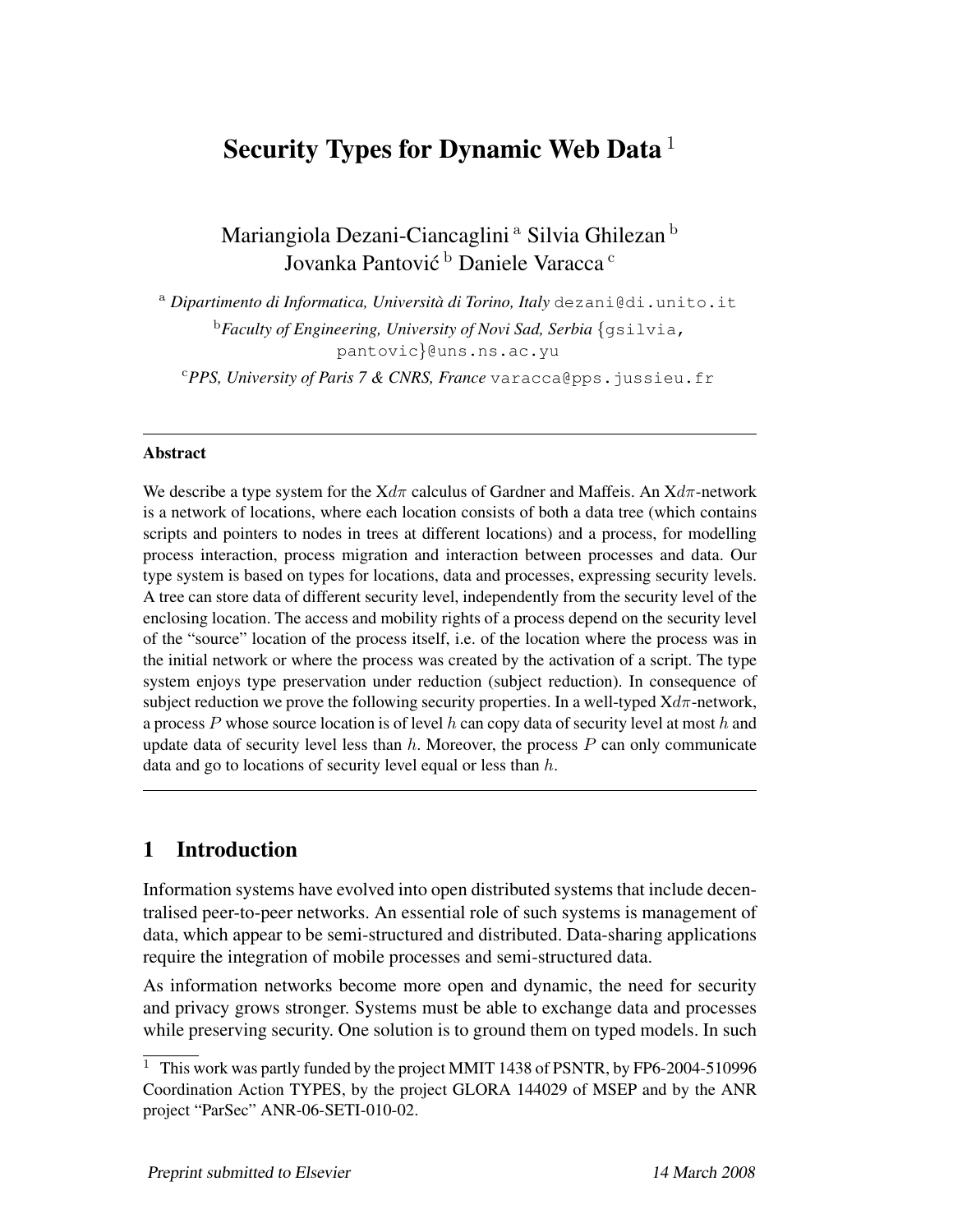models, a well-typed network must reduce only to well-typed networks, assuring access and movement rights.

In this paper we propose a type system for the  $Xd\pi$  calculus [9]. An  $Xd\pi$ -network is a network of locations, where each location consists of both a data tree and a running process, for modelling process interaction, process migration and interaction between processes and data. The leaves of data trees contain pointers to nodes in trees of different locations, and scripts, i.e. static processes, which can be activated. In turn, scripts, pointers and trees can occur inside scripts and running processes.

In addition to the original syntax, we decorate location names with security levels taken from a partially ordered set of security levels with a bottom element. Therefore a location in a well-formed network will be of the shape:

$$
l^h[T \parallel P]
$$

where l is a location name, h is its security level, T is a tree of data and P is a running process. Pointers, scripts and running processes are assigned security levels by means of a typing system.

The access and mobility rights of a process depend on the security level of the "source" location of the process itself, i.e. of the location where the process was in the initial network or where the process was created by the activation of a script. Hence in a well-typed network each process has the security level of its source location. Security levels of scripts and pointers in trees, however, don't depend on the level of the enclosing location.

Processes migrate thanks to the go command. The go command can only move a process from one location to a location of security level lower than or equal to the level of the process itself. Processes can also communicate data via channels. The security levels of the communicated data will never exceed the security level of the process.

Running processes can activate scripts in the local tree by the command  $run_n$ , where  $p$  is a path expression which identifies a set of nodes. In a well-typed network a scripted process can be activated only if its security level is at most the one of the enclosing location.

Running processes can also modify the local tree and use the information in that tree by means of the command update. All trees can be copied by all processes, but only trees containing no data can be deleted and possibly replaced. A process of security level  $h$  can only read data of security level at most  $h$ , and modify data of security level less than  $h$ . The only exception being that processes generated by activating scripts can modify scripts of the same security level and identified by the same path in trees.

An important feature of the  $Xd\pi$  calculus is the fact that a script can dynamically create links to the location where it is activated. On the one hand this is a desirable feature of mobile processes, for instance to allow a process to return to the activating location. On the other hand it increases the complexity of the typing system. Indeed we need to distinguish processes that contain unresolved references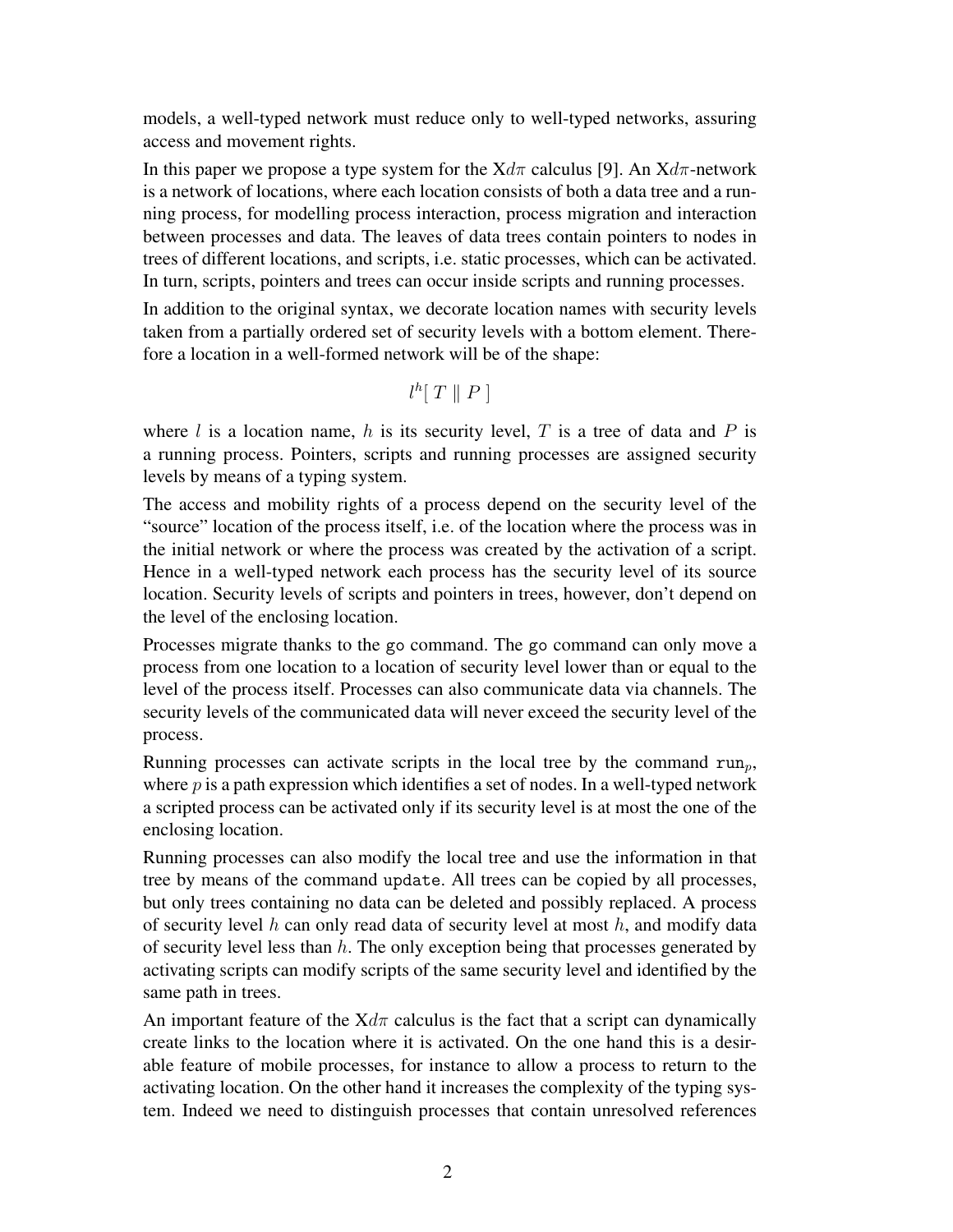to their activating location (these processes only make sense as "dormant" scripts) from processes where all pointers are absolute, that are the only processes that are allowed to be actively running.

*Related Work* The  $Xd\pi$  calculus [9,14] models both localised, mobile processes and distributed, dynamic, semi-structured data, allowing to represent data-sharing applications. It can be seen as an extension of the Active XML model [1].

The locations and the processes of  $Xd\pi$  are essentially those of  $d\pi$  [10] enriched with capabilities for data manipulation. The only difference is that a process in  $d\pi$ can migrate to a location independently from the existence of the location itself in the current network, while in  $Xd\pi$  such an existence is a necessary condition for migration. The data trees of  $Xd\pi$  are related to those in [2,4] and the treatment of shared distributed data is inspired by [19]. We refer to [9] for further references related to the calculus design.

Many type systems controlling the use of resources and the mobility of processes have been proposed for the  $d\pi$  calculus [10] and for related calculi [16,6,5]. The types discussed here are essentially inspired by the security types checking access rights for  $\pi$ -calculus of [11]. For simplicity we do not distinguish between reading and mobility rights, but our type system can be extended to take them into account. For the purpose of the present paper it is enough to consider elements of a partially ordered set with a bottom element as security levels instead of elements of a lattice as usual [20], this choice being justified by the fact that we do not use meets and joins. We formalise the network properties assured by our type system using the notions of network invariant and initial network as in [3].

The present paper is an expanded and revised version of [8], the main differences being:

- the data in trees can be of different security levels and do not depend on the security level of the enclosing location, while in [8] each location was only allowed to contain data of at most the security level of the location itself;
- the communication, copying, updating and mobility rights of processes only depend on their source location, while in [8] they were depending on the enclosing location, but for the possibility of processes to move back to their source locations.

Minor differences are:

- the capability of modifying data requires a higher security level than the capability of reading data, while in [8] there was no difference;
- in order to take into account the new fine-grained security labelling of data trees there is a special type for *data-less* trees, i.e. trees whose leaves contain no data, because only data-less trees can be deleted or replaced (they can be considered garbage).

*Outline of the paper* Section 2 and Section 3 introduce the syntax, the reduction rules, and the typing rules of typed  $Xd\pi$ , exemplified by the examples in Section 5. The properties of the calculus are discussed in Section 4 and proved in Appendices B and C. Section 6 contains a few final remarks.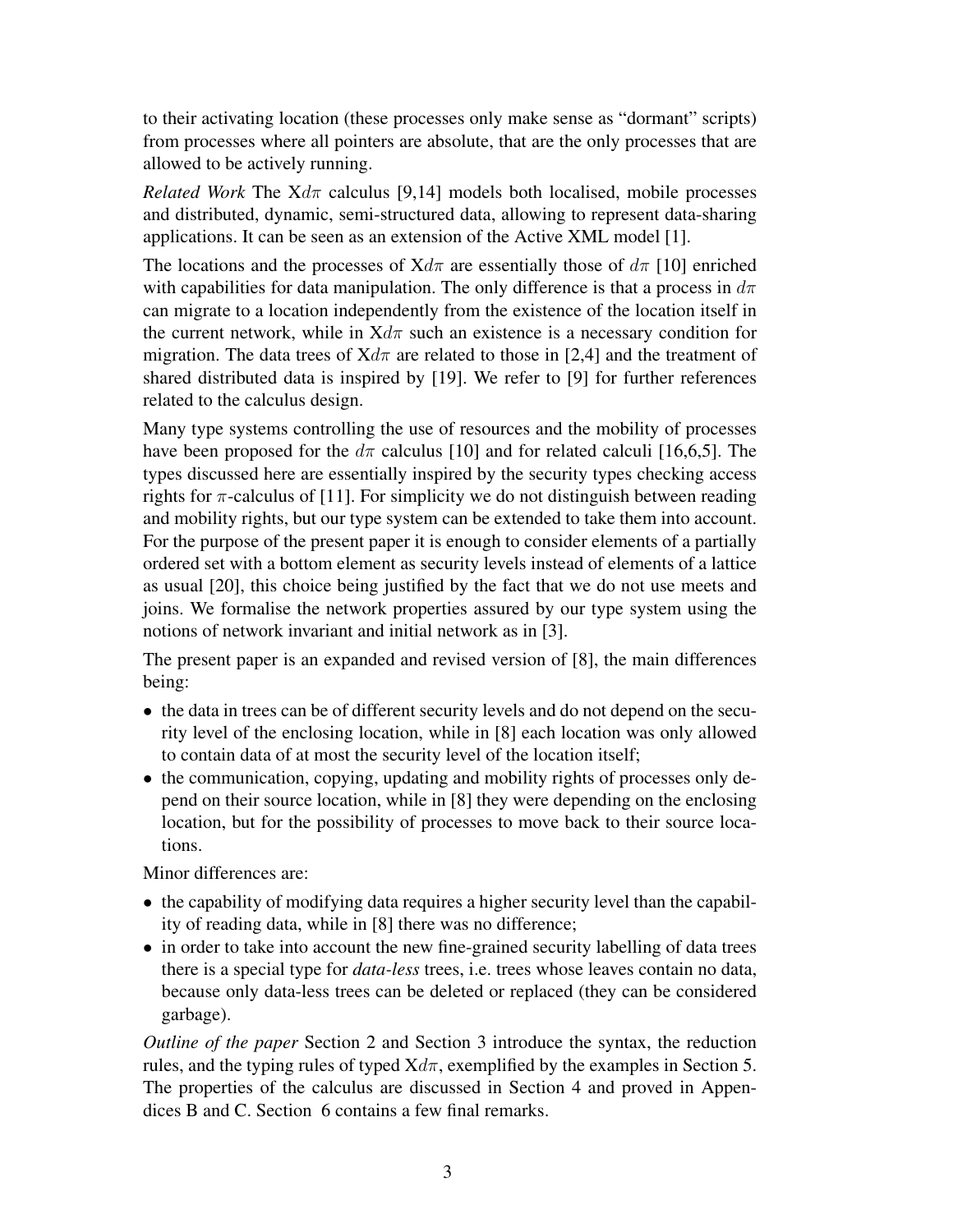# 2 Syntax and Operational Semantics

The  $Xd\pi$  calculus we consider here is essentially the calculus introduced in [9], with a few important differences.

The main difference between the original  $Xd\pi$  and the present one is the use of a typed syntax. We decorate the location names with security levels and the channel names with value types. (An alternative approach could avoid these decorations by fixing an environment for locations and channels.)

More importantly, the syntax includes a typed matching function instead of an untyped one. Pattern matching needs to take types into account, in order to have type preservation under reduction. We will explain and motivate this choice at the end of the section.

In order to simplify the syntax we only allow monadic instead of polyadic communication and we do not distinguish between public channels (which cannot be restricted) and session channels (which must be restricted in the scripts). <sup>2</sup> These features of the original  $Xd\pi$  can be easily handled by our type system.

### 2.1 Syntax

**Networks** A network is a parallel composition  $( )$  of locations consisting of a tree and a process, where processes at different locations can share communication channels. In a well-formed network the locations have different names. The syntax of networks is given in Table 1. We use  $l, m$  to range over location names, and  $h, i, j$  over security levels. The location  $l^h[T \parallel P]$  is well-formed if both the tree T and the process P do not contain occurrences of free variables. We use c to range over channel names and  $Tv$  to denote a value type as defined in Table 9. The binder  $\nu$  is, as usual, the restriction operator.

Trees The data model is an unordered edge-labelled rooted tree with leaves containing empty trees, scripts and pointers. The syntax of trees is presented in Table 2, using a to denote an edge label.

A *script* is a static process embedded in a tree that can be activated by a process from the same location. We use Π to range over processes and variables, and a script is denoted by  $\Box \Pi$ .

A *path* identifies nodes in a tree. Table 3 gives the formation rules of paths, using p to range over paths. In a path, "a" denotes a step along an edge a, " $\frac{1}{2}$ " denotes any node, ".." a step back, " $\cdot$ " the path from the root to the current node, "x" a variable and "/ " the path composition. We will say that a path is a *local path* if it contains

 $\overline{2}$  The distinction between public and session channels is important for implementation since otherwise one needs to alpha-convert the whole data tree of a location when a process, restricting a channel name, migrates.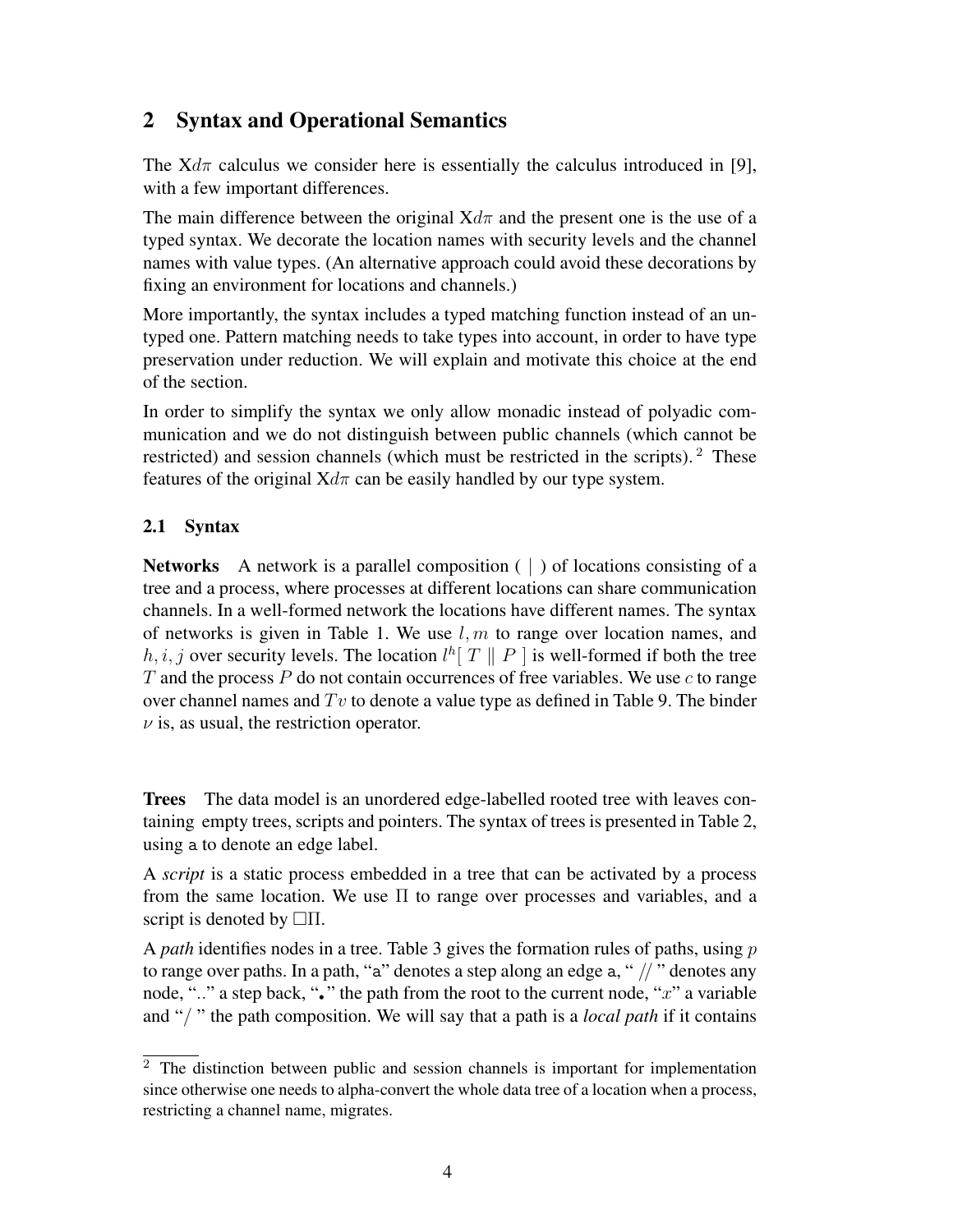$\mathbf{N} ::= \mathbf{0} \;\; | \;\; \mathbf{N} \; | \; \mathbf{N} \;\; | \;\; l^h | T \parallel P | \;\; | \;\; (\nu c^{Tv}) \mathbf{N}$ 

Table 1 Syntax of networks

| $T\,:=\,\emptyset$ |                     | empty rooted tree                                           |
|--------------------|---------------------|-------------------------------------------------------------|
|                    |                     |                                                             |
| $\mathbf{x}$       |                     | tree variable                                               |
|                    | $\mid T \mid T$     | composition of trees, joining the roots                     |
|                    | $  \mathsf{a}[T]  $ | edge labeled a with subtree $T$                             |
|                    | $ a \Box H $        | edge labeled a with script $\Box \Pi$                       |
|                    |                     | $a[p@]\overline{Q}$ edge labeled a with pointer $p@\lambda$ |
|                    |                     |                                                             |

Table 2 Syntax of trees

 $p ::= a \mid // \mid .. \mid . \mid x \mid p / p$ 

Table 3 Syntax of paths

"• ". <sup>3</sup> Local paths are only allowed to be present inside scripts. The string "• " is replaced by the actual path of the location of the script at the moment in which the script is activated.

We use  $\lambda$  to range over variables and location names super-scripted by security levels. A *pointer*  $p@\lambda$  refers to the set of nodes identified by the path p in the tree at location  $\lambda$ .

**Processes** The processes that we are concerned with are essentially  $d\pi$ -calculus processes [10], where the local communication modelled by  $\pi$ -calculus processes [15,21] is extended with migration between locations (command go). There are two more commands for local communication between processes and data: one for updating (copy, paste, cut, etc.) the data tree (update) and the other one that activates the execution of scripts that are embedded in local data tree (run). We use P, Q, R to range over processes, and  $\gamma$  to range over channel names (decorated by value types) and variables. The syntax of processes is given in Table 4.

 $\overline{3}$  The path syntax allows also meaningless paths, like " $\bullet$   $\prime$   $\bullet$  ": this could be clearly avoided either by typing or by refining the syntax.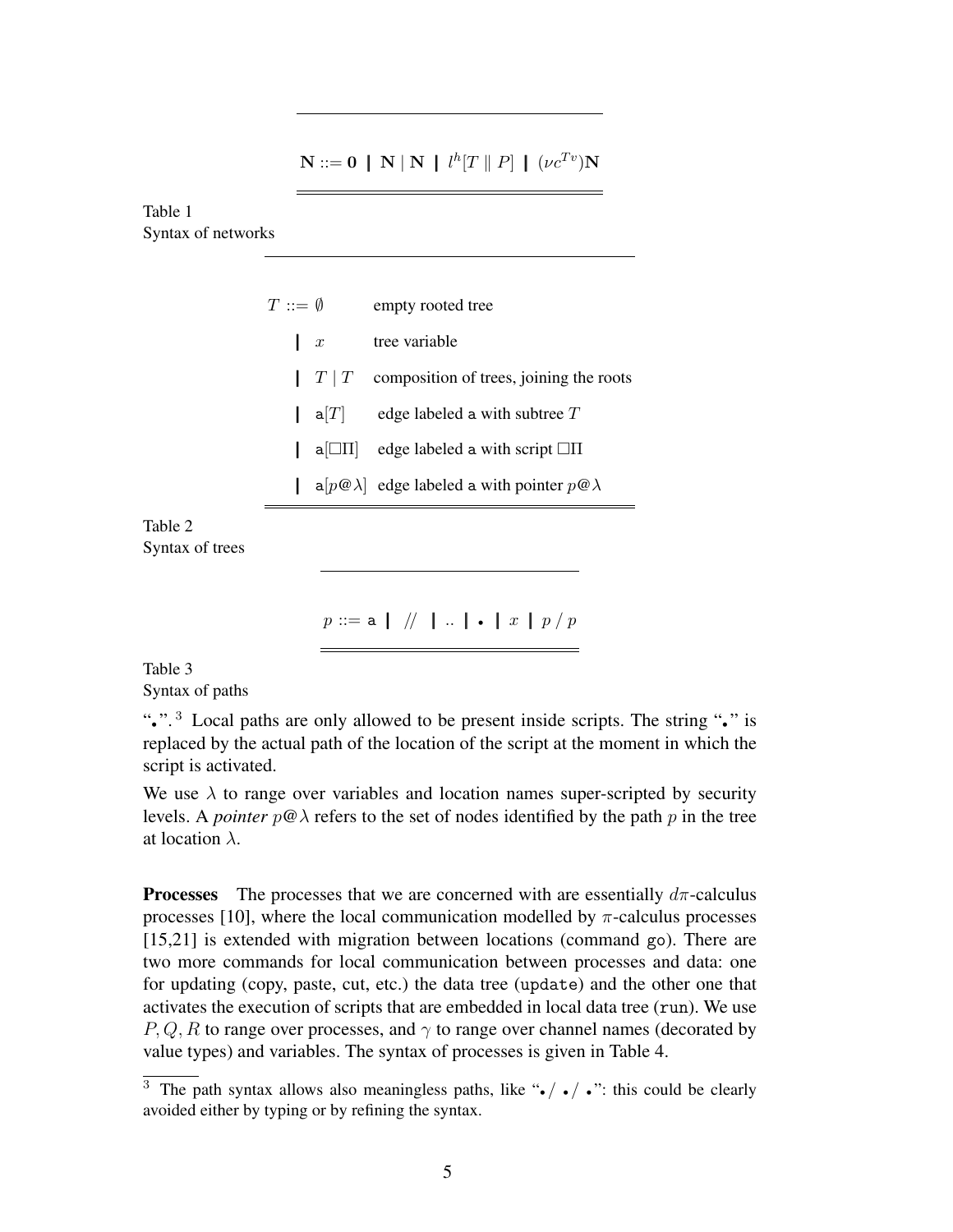| $P ::= 0$ |                                                    | the nil process                                               |
|-----------|----------------------------------------------------|---------------------------------------------------------------|
|           | $\mid P \mid P$                                    | composition of processes                                      |
|           | $\int (\nu c^{Tv}) P$                              | declare new channel name $c$ transmitting values of type $Tv$ |
|           | $ \bar{\gamma}\langle v \rangle$                   | output value v on a channel $\gamma$                          |
|           | $\int \gamma(x) \cdot P$                           | input parametrised by a variable $x$                          |
|           | $!\gamma(x)$ . P                                   | replication of an input process                               |
|           | $\parallel$ go $\lambda.P$                         | migrate to location $\lambda$ , continue as P                 |
|           | go $\circlearrowleft.P$                            | migrate to the source location, continue as $P$               |
|           | $run_{n}$                                          | run the processes identified by the path expression $p$       |
|           | update <sub>n</sub> $(\chi, V)$ . P update command |                                                               |

Table 4 Syntax of processes

 $v ::= c^{Tv} \parallel \Box P \parallel l^h \parallel p \parallel T$ 

Table 5 Syntax of values

```
\chi ::= \Box x^j | y^*@x^j | x^{DL} | xV ::= \Box \Pi \mid p \mathcal{Q} \lambda \mid T
```
Table 6

Syntax of patterns and data terms

A *value* is either a channel name super-scripted with a value type, a script, a location name super-scripted with a security level, a path or a tree. Using  $v$  to range over values, the syntax of values is given in Table 5.

The argument of go is a location name (super-scripted with a security level) or a variable, or the symbol " $\circ$ ", which can only occur in scripts to denote the location where the script will be activated.

The two arguments of the update command are respectively a *pattern* χ and a *data term* V, whose syntax is given in Table 6. A pattern is either a script pattern, or a pointer pattern, or a *data-less* tree variable, or a tree variable. In a pointer pattern j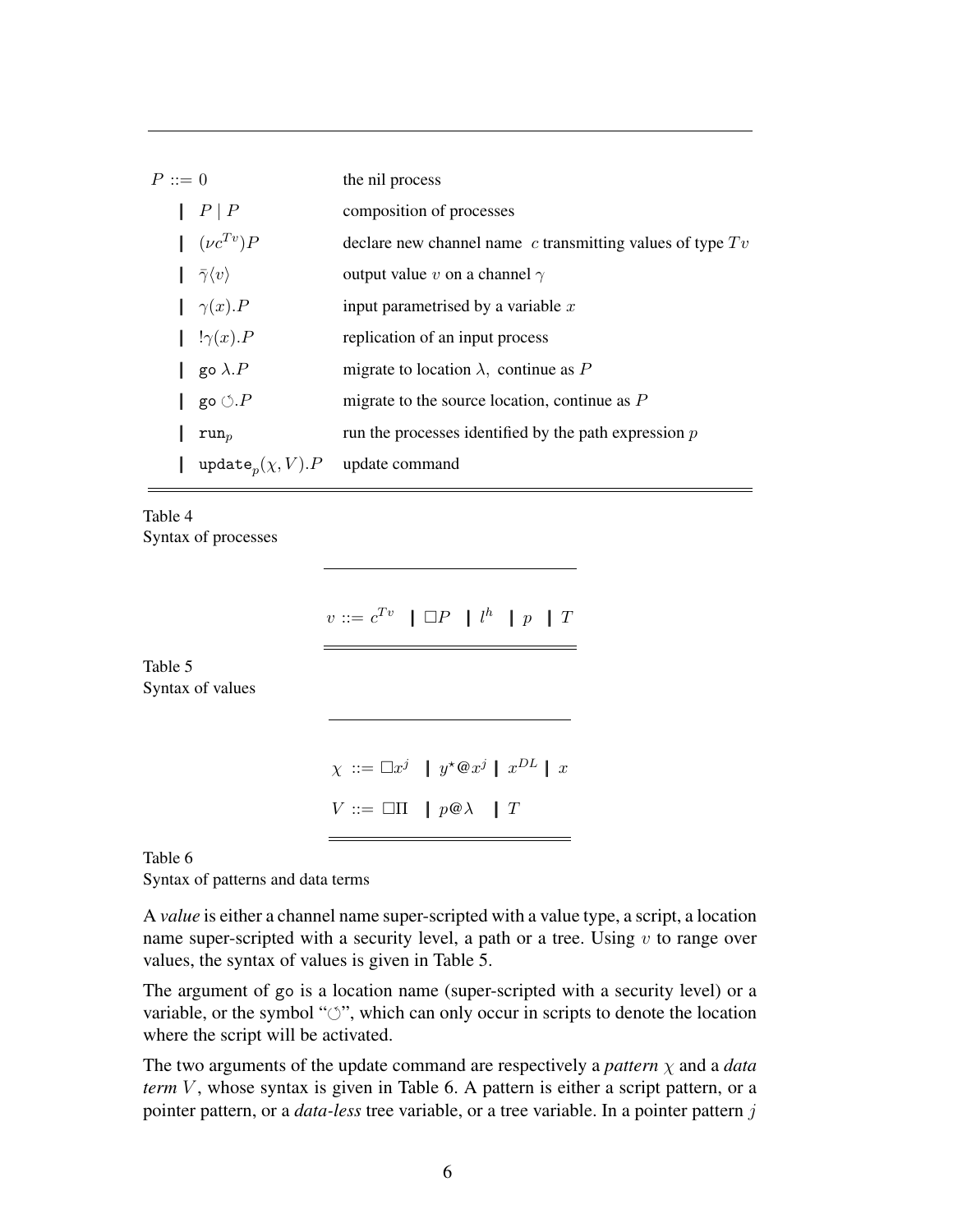is a security level and  $\star \in \{Local, \epsilon\}$ <sup>4</sup> indicates whether y stands for a local path or for a path without occurrences of ".". Data terms can be scripts, pointers or trees. The need to distinguish generic trees from data-less trees (that is trees whose leaves are empty) arises from the facts that trees themselves do not have security levels. In order for a process to delete or replace a tree, it has to have permission to delete all the data contained in the tree first. Then any process, regardless of its security level, can delete or replace data-less trees.

In update  $_p(\chi, V)$ . P the variables of  $\chi$  can occur both in V and in P and they are bound. For this reason we allow variable occurrences in scripts, pointers, trees and processes.

#### 2.2 Reduction rules

The reduction relation describes three forms of interactions:

- processes can communicate with each other within a location (rules (com) and (com!));
- processes can move between locations (rules (stay) and (go));
- process can interact with the local data (rules (update) and (run)).

The reduction relation is the least relation on networks which is closed with respect to structural equivalence, reduction rules given in Table 7 and reduction contexts, given by

$$
C ::= - \mid C \mid \mathbf{N} \mid (\nu c^{Tv})C.
$$

The standard definition of structural equivalence is presented in Appendix A.

The communication rules (com) and (com!) are from the  $\pi$ -calculus [15,21]. Processes can communicate only if they are in the same location.

There are two rules for migration. Rule (go) describes migration to a distinct location. The other rule, (stay), describes staying at the current location.

In rules (run) and (update) we denote by  $p(T)$  the tree T where all the nodes identified by the path  $p$  are underlined. When the node is a leaf we underline its label.

The command run<sub>p</sub> finds all the scripts in the local tree identified by the path  $p$ , by means of the update function  $\sim$ . Then it activates their parallel execution, after replacing " $\circ$ " and "." by the enclosing location and the path p, respectively.

The update command update  $_p(\chi, V)$ . P traversing top-down the local tree finds all the data terms  $V_k$  given by the path p and pattern matches these data terms with  $\chi$ to obtain substitutions  $s_k$  when they exist. For each successful pattern matching it replaces the  $V_k$  with  $V s_k$  and starts  $Ps_k$  in parallel. The match function, in order to check if a data term agrees with a pattern, requires not only the data term to be, respectively, a script, a pointer, a data-less tree or a tree, according to the four

<sup>&</sup>lt;sup>4</sup> Here and in the following we use  $\epsilon$  to denote the empty string, so we get either  $y^{Local}$   $@x^j$ or  $y@x^j$ .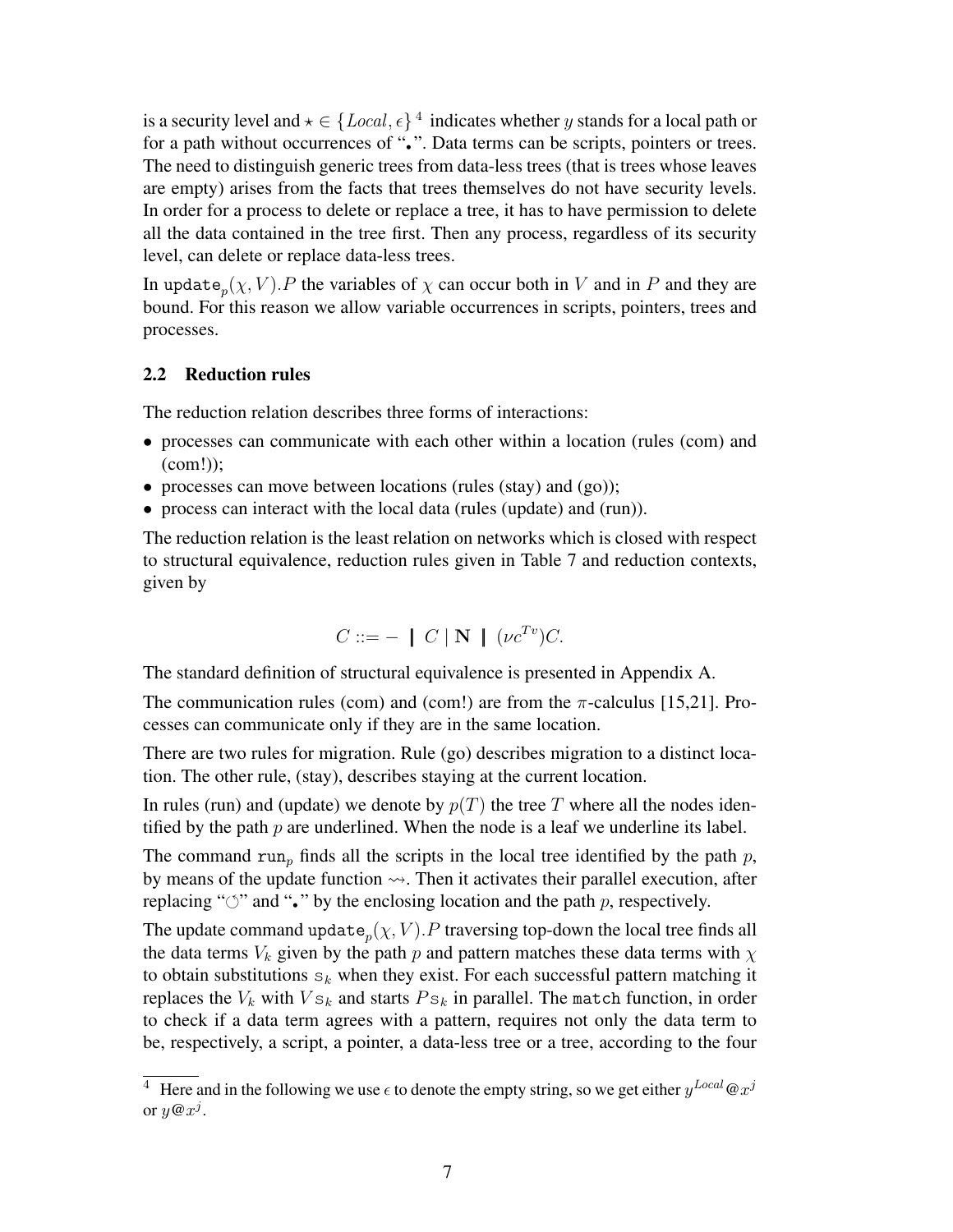$$
\begin{array}{ll}\n\text{(com)} & l^h[T \mid \overline{c}^{Tv}(v) \mid c^{Tv}(z).P \mid Q \mid \rightarrow l^h[T \mid P\{v/z\} \mid Q \mid \\
\text{(com!)} & l^h[T \mid \overline{c}^{Tv}(v) \mid !c^{Tv}(z).P \mid Q \mid \rightarrow l^h[T \mid \mid !c^{Tv}(z).P \mid P\{v/z\} \mid Q \mid \\
\text{(stay)} & l^h[T \mid \text{go } l^h.P \mid Q \mid \rightarrow l^h[T \mid \mid P \mid Q \mid \\
\text{(go)} & l^h[T_1 \mid \text{go } m^j.P \mid Q \mid m^j[T_2 \mid \mid R \mid \rightarrow l^h[T_1 \mid \mid Q \mid m^j[T_2 \mid \mid P \mid R \mid \n\\
\text{(run)} & \frac{p(T) \rightsquigarrow_{p,l^h,\Box x} T, \{\{\Box P_1/\Box x\}, \dots, \{\Box P_n/\Box x\}\}}{l^h[T \mid \text{run}_p \mid Q \mid \rightarrow l^h[T \mid \mid P_1 \mid \dots \mid P_n \mid Q \mid \n\\
\text{(update)} & \frac{p(T) \rightsquigarrow_{p,l^h,\chi,V} T', \{s_1, \dots, s_n\}}{l^h[T \mid \text{update}_p(\chi, V).P \mid Q \mid \rightarrow l^h[T' \mid \mid Ps_1 \mid \dots \mid Ps_n \mid Q \mid \n\end{array}
$$

### Table 7 Reduction rules

| (Empty tree) $\emptyset \rightsquigarrow_{\theta} \emptyset$ , $\emptyset$ |                                                                                                                                                            |  |  |  |
|----------------------------------------------------------------------------|------------------------------------------------------------------------------------------------------------------------------------------------------------|--|--|--|
| (Script)                                                                   | $\Box P \leadsto_{\theta} \Box P, \emptyset$                                                                                                               |  |  |  |
| (Pointer)                                                                  | $p@l^h \rightsquigarrow_\theta p@l^h$ , $\emptyset$                                                                                                        |  |  |  |
| (Node)                                                                     | $U \rightsquigarrow_{\theta} V$ , $\Theta$<br>$\mathtt{a}[U] \rightsquigarrow_{\theta} \mathtt{a}[V], \Theta$                                              |  |  |  |
| (Par)                                                                      | $U_1 \rightsquigarrow_{\theta} T_1, \Theta_1 \quad U_2 \rightsquigarrow_{\theta} T_2, \Theta_2$<br>$U_1 U_2 \rightarrow g T_1 T_2, \Theta_1 \cup \Theta_2$ |  |  |  |
| $(\mathrm{Id})$                                                            | match $(U, \chi)$ undefined $U \rightsquigarrow_{\theta} V, \Theta$<br>$\mathtt{a}[U] \rightsquigarrow_{\theta} \mathtt{a}[V], \Theta$                     |  |  |  |
| (Up)                                                                       | $\text{match}(U, \chi) = s$ $V s \rightsquigarrow_{\theta} V', \Theta$ $\theta = p, l^h, \chi, V$                                                          |  |  |  |
|                                                                            | $a[U] \rightsquigarrow_{\theta} a[V'], \{s\{l^h/\Diamond, p/\Box\}\}\cup \Theta$                                                                           |  |  |  |

Table 8

Definition of the update function  $\rightsquigarrow$ 

shapes of the pattern (as in [9]), but it requires also the data terms to satisfy the type information given by the pattern. This means that:

- (1) if the pattern is  $\Box x^j$ , then the data term must be a script of level j,
- (2) if the pattern is  $y^* @ x^j$ , then the data term must be a pointer in which *(i)* the path can be a local path only if  $\star = Local$  and *(ii)* the location must be of level j,
- (3) if the pattern is  $x^{DL}$ , then the data term must be a data-less tree,
- (4) if the pattern is  $x$ , then the data term must be a tree.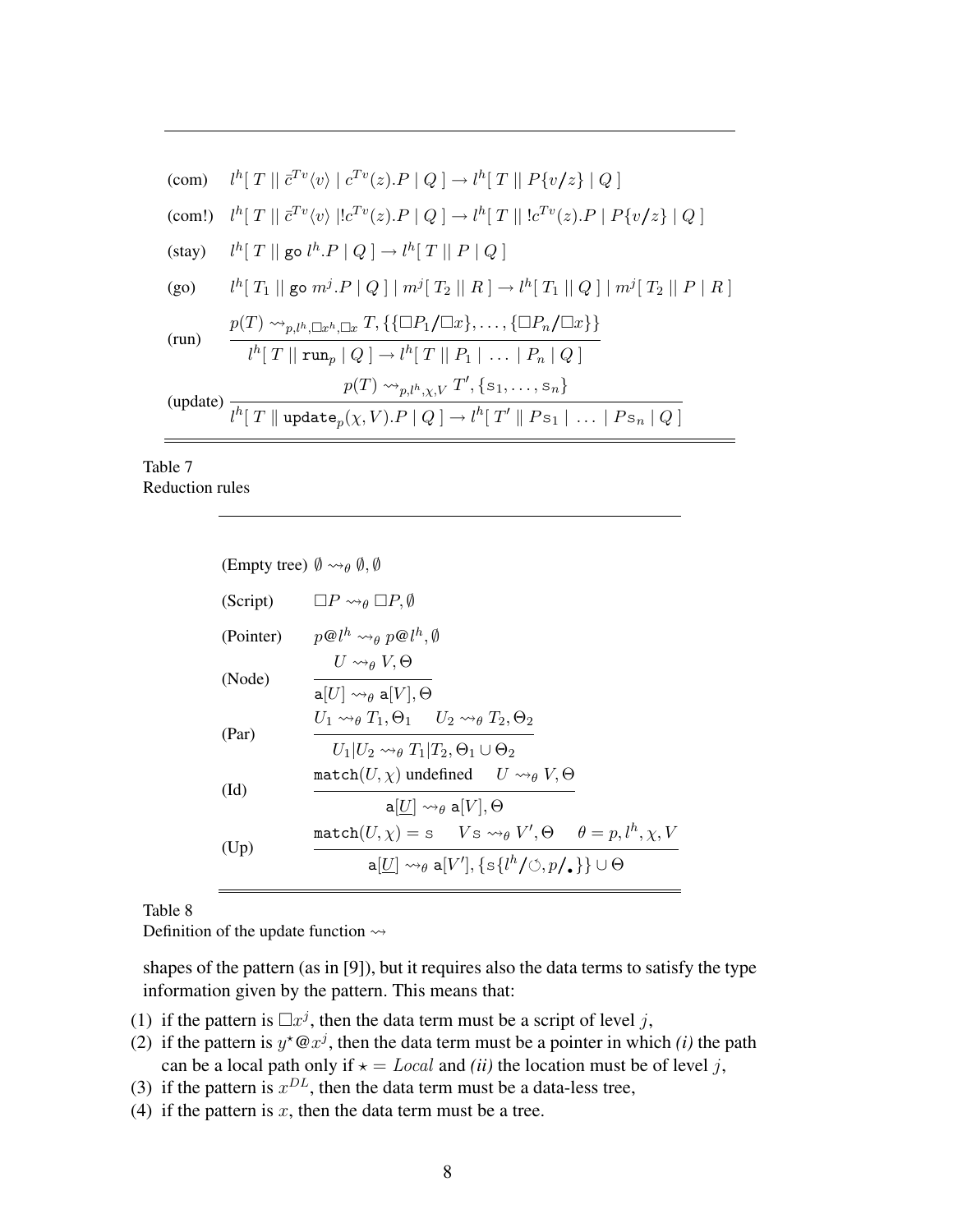These conditions are enforced by using the type assignment system of Section 3. If the typed match is successful, the function returns a substitution which replaces the variables in the pattern by the corresponding data terms. More precisely the definition of the match function is:

(1) match $(\Box P, \Box x^j) = {\Box P / \Box x}$  if  $\vdash P : \text{ProcLocal}(j);$ (2) match $(p@l^j, y^\star @x^j) = \{l^j/x, p/y\}$  if  $\vdash p : Path^*;$ (3) match $(T, x^{DL}) = \{T/x\}$  if  $\vdash T : DLT$  ree;

(4) match $(T, x) = \{T/x\}$  if  $\vdash T$  : Tree.

In principle it would be desirable to avoid security level matching at run time, and rely on static typing only. However in this setting, static typing would be too restrictive. Data terms in a tree can have any security level, and we cannot statically know the security levels of data terms found using the path  $\frac{1}{2}$ . This is why dynamic checking is necessary.

The reduction rules for update and run are based on the definition of the update function  $\rightsquigarrow$  which is parametrised on  $p, l^h, \chi, V$ . The argument of this function can be either a tree (with some underlined nodes), or a tree label (i.e. a script or a pointer) possibly underlined: we use  $U$  to range over these data terms enriched with underlining. The result is a data term and a set of substitutions.

Table 8 defines the function  $\sim$ . The only interesting rules are (Id) and (Up): we convene that the match function ignores underlining. If U and  $\chi$  do not match, then the function  $\rightsquigarrow$  is applied to U, since it could contain other underlined nodes. When the matching between U and  $\chi$  gives a substitution s, the data term  $V$ s is updated (notice that the range of  $s$  can contain underlined nodes and then  $V s$  can contain underlined nodes too) obtaining  $V'$  and the set of substitutions  $\Theta$ . Finally U is replaced by with V' and the substitution  $s\{l^h/\mathcal{O}, p/\bullet\}$  is added to  $\Theta$ . This addition is useful when  $s = {\square}P/{\square}x$  for solving the references to the enclosing location and to the current path.

The definition of substitution we use is standard, with the exception that occurrences of " $\circ$ " and " $\cdot$ " inside scripts in the processes prefixed by the update command are not affected by this substitution. Similarly if  $s = \{T/x\}$ , occurrences of " $\circ$ " and "•" inside scripts in the leaves of T are not affected by this substitution. Concretely,  $\{T/x\}\{l^h/\circlearrowleft, p/\blacksquare\} = \{T/x\}$  for any  $T, x, l^h, p$ .

We denote by  $\hat{\chi}$  the data term obtained from the pattern  $\chi$  by erasing the type information:

$$
\hat{\chi} = \begin{cases}\n\Box x \text{ if } \chi = \Box x^j, \\
y \, \text{Q} \, x \text{ if } \chi = y^* \, \text{Q} \, x^j, \\
x \text{ if } \chi = x^{DL} \text{ or } \chi = x.\n\end{cases}
$$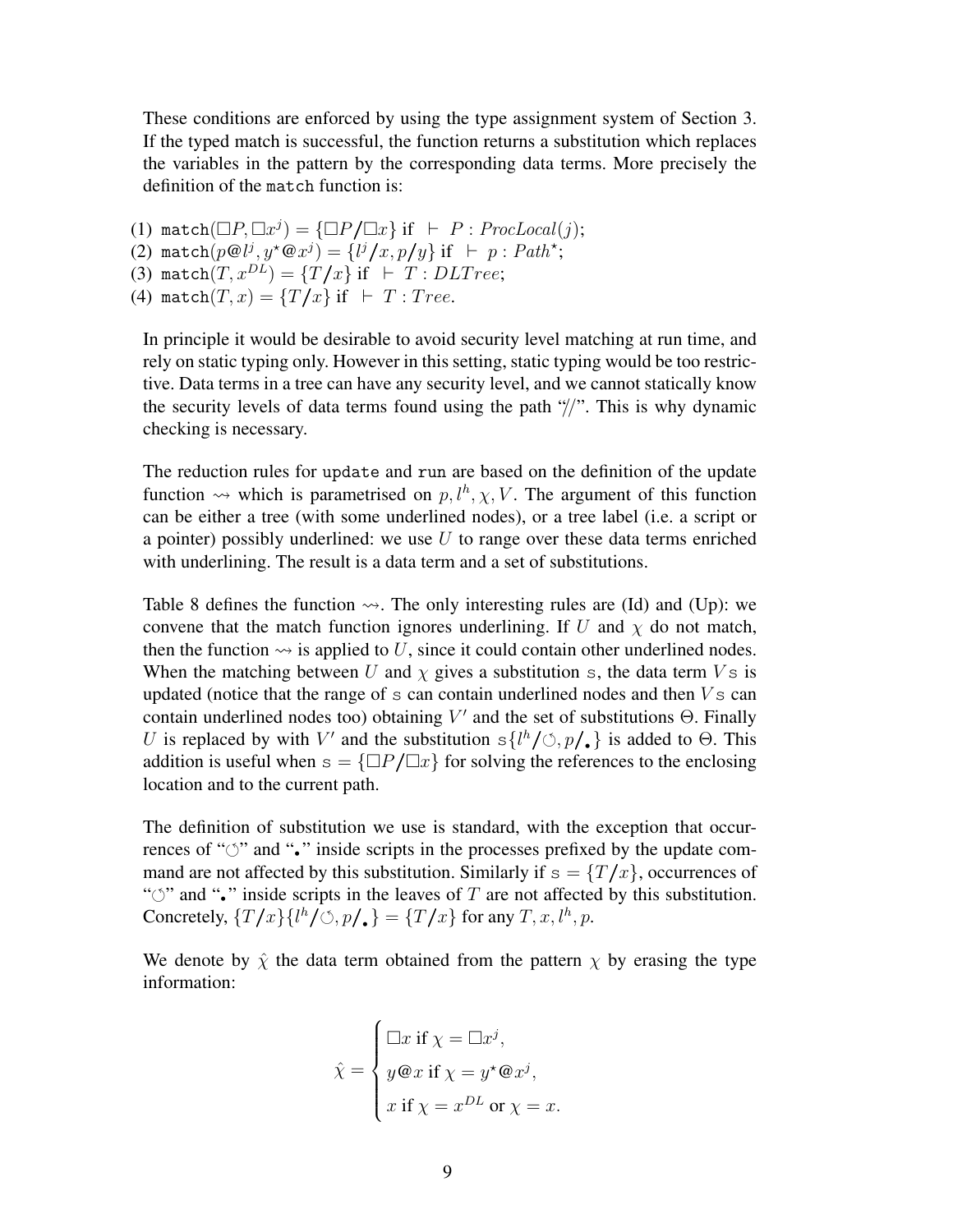Some special forms of the update command have been already defined in [9]:

$$
\begin{aligned} &\texttt{cut}_p(\chi).Q := \texttt{update}_p(\chi,\emptyset).Q \\ &\texttt{copy}_p(\chi).Q := \texttt{update}_p(\chi,\hat{\chi}).Q \\ &\texttt{paste}_p\langle T \rangle.Q := \texttt{update}_p(x,x|T).Q \qquad \text{ where $x$ does not occur in $T,Q$.} \end{aligned}
$$

We will freely use these shorthands in the examples.

In Subsection 5.1 we will show examples of process reductions.

# 3 Type Assignment

The main goals of our type system are to control communication of values, access to data and migration of processes between locations. We will formally define these notions in Section 4.

We rely on a notion of security levels, and therefore we assume a fixed partial order  $(\mathcal{L}, \leq)$  of security levels with a bottom  $\perp$ . As already said in Section 2 we use  $h, i, j$ to range over elements of  $\mathcal{L}$ .

The syntax of types is the content of Table 9. Clearly the types correspond to the syntactic categories of the previous section. We use the suffix *Local* when we allow local paths. As we said, we need this distinction since a run or an update command containing a local path as index cannot be executed, and thus it can only appear inside a "dormant" script.

We will use  $Path^*$  as short for  $Path$  or  $PathLocal$  and similarly for the other types. When more than one  $\star$  appears in a typing rule we always assume that all of them are replaced either by  $\epsilon$  or by *Local*.

We define the *security level* of a value type (notation  $|Tv|$ ) as follows:

- $|Ch(Tv)| = |Tv|$ ;
- $|Loc(i)| = |Script(i)| = i;$
- $|Path^{\star}| = |DLTree| = |Tree^{\star}| = \bot.$

An *environment*  $\Sigma$  gives the association between:

- variables and value types
- variables and local process types

i.e. we define:

 $\Sigma := \emptyset \mid \Sigma, x : Tv \mid \Sigma, x : Proof (i).$ 

We use the environment by means of a standard axiom:

$$
\overline{\Sigma, x : \sigma \vdash x : \sigma} \ (axiom)
$$

where  $\sigma$  ranges over value types and local process types.

Typing rules for channels, locations and scripts are as expected (recall that  $\Pi$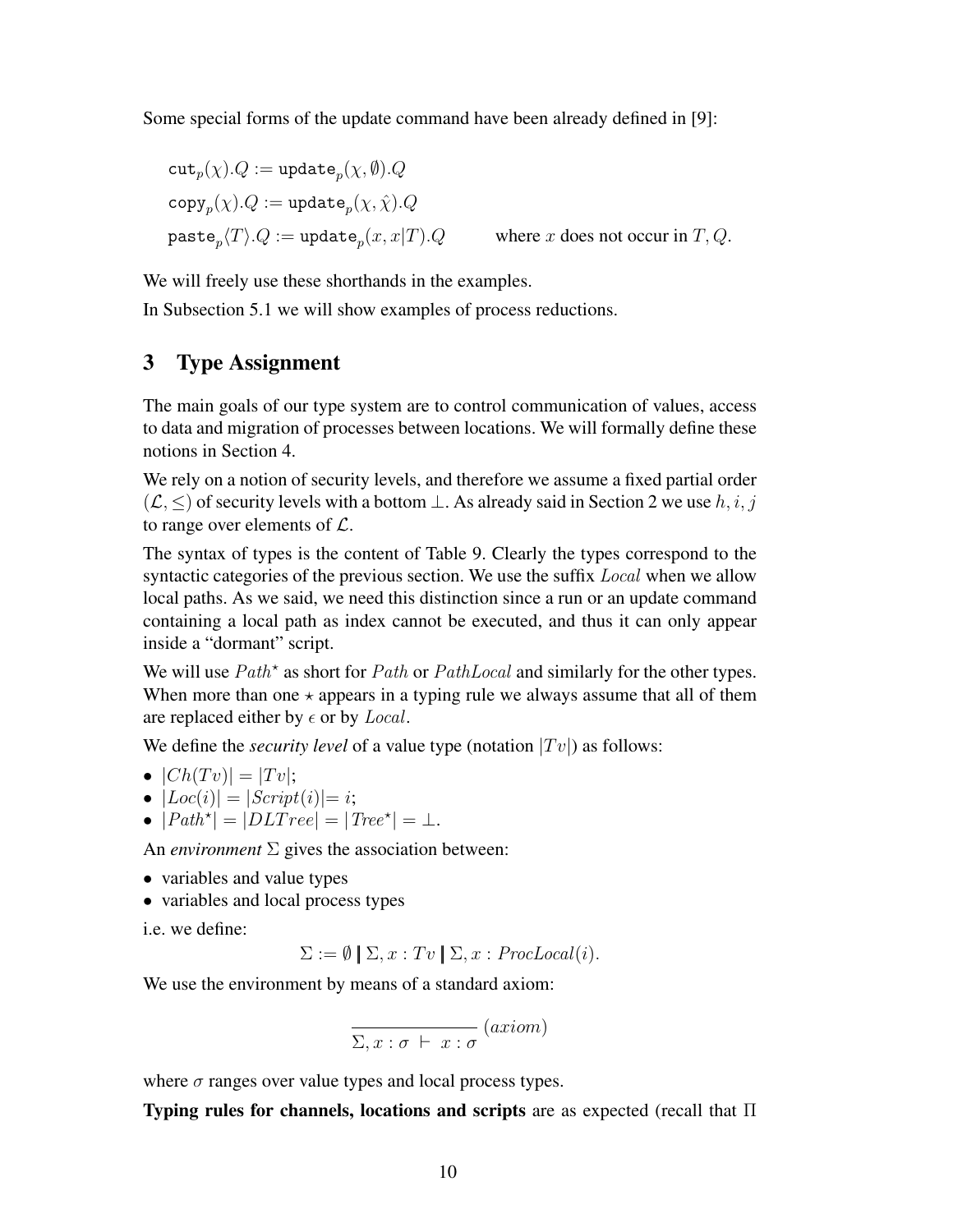ranges over processes and variables):

$$
\overline{\Sigma \vdash c^{Tv} : Ch(Tv)} \quad (chan) \quad \overline{\Sigma \vdash l^i : Loc(i)} \quad (loc)
$$
\n
$$
\frac{\Sigma \vdash \Pi : Proc^*(i)}{\Sigma \vdash \Box \Pi : Script(i)} \quad (script)
$$

Typing rules for paths are given in Table 10: a local path always gets the type PathLocal instead of Path.

# The typing rule for pointers

$$
\frac{\Sigma \vdash \lambda : Loc(i) \quad \Sigma \vdash p : Path^{\star}}{\Sigma \vdash p \circledast \lambda : Pointer^{\star}(i)} \ (pointer)
$$

gives a Pointer or a PointerLocal type according to the path type. The security level of the pointer is the security level of the pointed location.

Typing rules for trees are given in Table 11. According to these typing rules:

| Ch(Tv)           | type of channels communicating values of type $Tv$                        |
|------------------|---------------------------------------------------------------------------|
| Loc(i)           | type of locations at security level $i$                                   |
| Script(i)        | type of scripts at security level $i$                                     |
| Path             | type of paths, not containing "."                                         |
| PathLocal        | type of paths, possibly containing "."                                    |
| Pointer(i)       | type of pointers, not containing local paths, at security level $i$       |
| Pointer Local(i) | type of pointers, possibly containing local paths, at security level $i$  |
| <i>DLTree</i>    | type of data-less trees                                                   |
| <i>Tree</i>      | type of trees, not containing local paths                                 |
| TreeLocal        | type of trees, possibly containing local paths                            |
| Proc(i)          | type of processes, not containing local paths, at security level $i$      |
| ProcLocal(i)     | type of processes, possibly containing local paths, at security level $i$ |
| Net              | type of networks                                                          |
|                  |                                                                           |

where  $i \in \mathcal{L}$  and  $Tv$  ranges over value types defined by

 $Tv ::= Ch(Tv) \mid Loc(i) \mid Script(i) \mid Path^* \mid DLTree \mid Tree^*$ 

Table 9 Syntax of types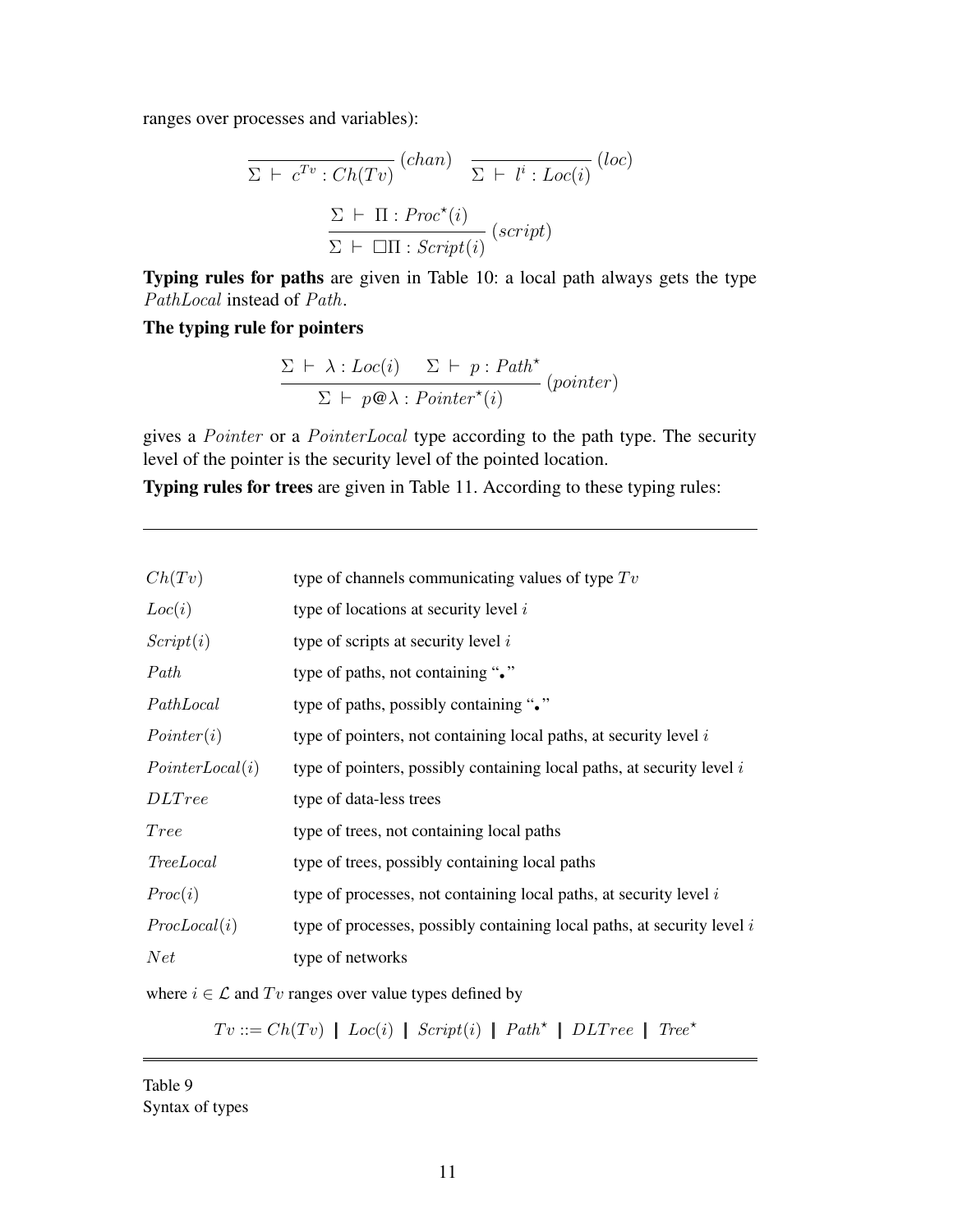$$
\frac{\sum \vdash a : Path}{\sum \vdash ... : Path} (path.)
$$
\n
$$
\frac{\sum \vdash / / : Path}{\sum \vdash ... : Path} (path.)
$$
\n
$$
\frac{\sum \vdash p : Path^* \sum \vdash p' : Path^*}{\sum \vdash p : Path^* \sum \vdash p' : Path^*} (path))}
$$
\n
$$
\frac{\sum \vdash p : Path}{\sum \vdash p : PathLocal} (pathL)
$$

Table 10 Typing of paths

$$
\frac{\Sigma \vdash T : Tree^*}{\Sigma \vdash \emptyset : DLTree} (treeEmpty) \qquad \frac{\Sigma \vdash T : Tree^*}{\Sigma \vdash a[T] : Tree^*} (treea)
$$
\n
$$
\frac{\Sigma \vdash T_1 : DLTree \quad \Sigma \vdash T_2 : DLTree}{\Sigma \vdash T_1 | T_2 : DLTree} (treeDL|)
$$
\n
$$
\frac{\Sigma \vdash T : DLTree}{\Sigma \vdash a[T] : DLTree} (treeDLa) \qquad \frac{\Sigma \vdash \Box \Pi : Script(i)}{\Sigma \vdash a[\Box \Pi] : Tree} (treeScript)
$$
\n
$$
\frac{\Sigma \vdash T_1 : Tree^* \quad \Sigma \vdash T_2 : Tree^*}{\Sigma \vdash a[P@\lambda] : Tree} (treePoint)
$$
\n
$$
\frac{\Sigma \vdash T : DLTree}{\Sigma \vdash T : DLTree} (treeDL) \qquad \frac{\Sigma \vdash T : Tree}{\Sigma \vdash T : Tree} (treeDL)
$$

Table 11 Typing of trees

- a tree is data-less, i.e. it has the type  $DLTree$ , only if all its leaves are labelled by  $\emptyset$ ;
- a tree that has at least one node labelled by a local pointer will be typed by TreeLocal.

Typing rules for processes are given in Table 12. The rule (go) allows a process whose source location is of security level  $i$  to migrate to a location at security level j only if  $j \leq i$ .

In the typing rules for update we assume that  $\chi \in \{\Box x^j, y^* \mathcal{Q} x^j, x^{DL}, x\}$ , and we define the environment  $\Sigma_{\chi}$  for associating types to the variables bound by the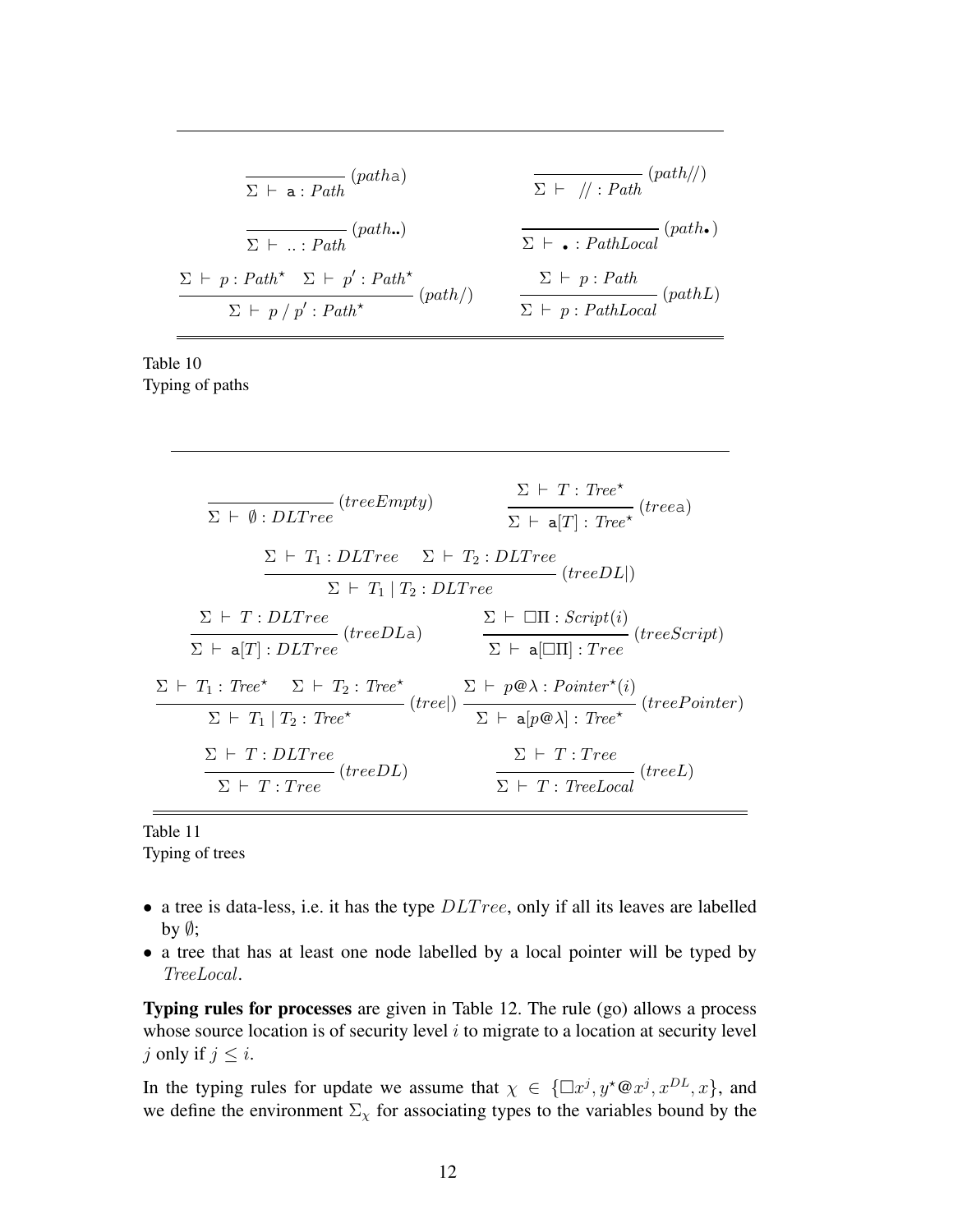$$
\frac{\sum P_{1}: Proc^{*}(i) \sum P_{2}: Proc^{*}(i) \sum P_{2}: Proc^{*}(i) \text{ } (proc))}
$$
\n
$$
\frac{\sum P_{1}: Proc^{*}(i) \quad |\text{rv}|\leq i}{\sum P_{1} \mid P_{2}: Proc^{*}(i)} \text{ } (proc))}
$$
\n
$$
\frac{\sum P_{2}: Proc^{*}(i) \quad |\text{rv}|\leq i}{\sum P_{2}: Proc^{*}(i) \quad |\text{rv}|\leq i} \text{ } (proc))}
$$
\n
$$
\frac{\sum P_{2}: Tv \quad \sum P_{3}: Ch(Tv) \quad |\text{rv}|\leq i}{\sum P_{4}: V: Tv \quad \sum P_{5}: Ch(Tv) \quad |\text{rv}|\leq i} \text{ } (out)
$$
\n
$$
\frac{\sum_{i} x: Tv \quad P_{2}: Proc^{*}(i) \quad \sum P_{3}: Ch(Tv) \quad |\text{rv}|\leq i}{\sum P_{4}: Vx: Prv \quad \sum P_{5}: Proc^{*}(i) \quad |\text{rv}|\leq i} \text{ } (input)
$$
\n
$$
\frac{\sum_{i} P_{3}: Proc^{*}(i) \quad \sum P_{4}: Ch(Tv) \quad |\text{rv}|\leq i}{\sum P_{5}: Proc^{*}(i) \quad \sum P_{6}: Proc^{*}(i) \quad |\text{rv}|\leq i} \text{ } (input)
$$
\n
$$
\frac{\sum_{i} P_{2}: Proc^{*}(i) \quad \sum_{i} P_{3}: Proc^{*}(i) \quad |\text{rv}|\leq i}{\sum P_{5}: Proc^{*}(i) \quad |\text{rv}|\leq |P_{6}: Proc^{*}(i) \quad |\text{rv}|\leq |P_{7}: Proc^{*}(i) \quad |\text{rv}|\leq |P_{7}: Pv \quad \sum P_{6}: Pv \quad \sum P_{7}: Pv \quad \sum P_{8}: Pv \quad \sum P_{9}: Pv \quad \sum P_{1}: Pv \quad \sum P_{1}: Pv \quad \sum P_{1}: Pv \quad \sum P_{1}: Pv \quad \sum P_{1}: Pv \quad \sum P_{1}: Pv \quad \sum P_{1}: Pv \quad \sum P_{2}: Pv \quad \sum P_{1}: Pv \quad \sum P_{2}: Pv \quad \sum P_{1}: Pv \quad \sum P_{2}: Pv \quad \sum P_{2}: Pv \quad \sum P_{3}: P
$$

Table 12 Typing of processes

pattern.

 $=$ 

$$
\Sigma_{\chi} = \begin{cases}\nx : ProcLocal(j) \text{ if } \chi = \Box x^j, \\
x : Loc(j), y : Path^{\star} \text{ if } \chi = y^{\star} @ x^j, \\
x : DLTree \text{ if } \chi = x^{DL}, \\
x : Tree \text{ if } \chi = x.\n\end{cases}
$$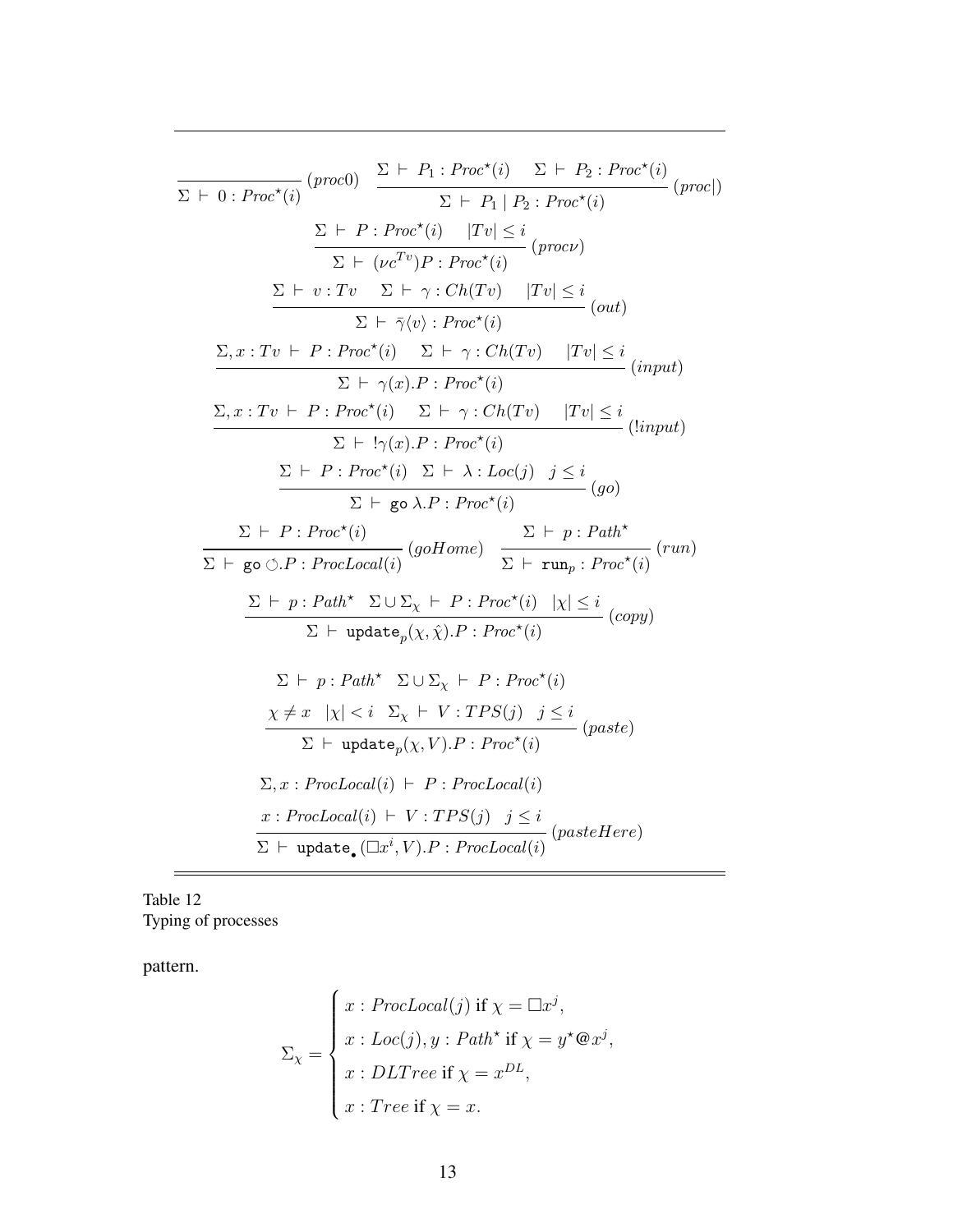$$
\emptyset \vdash T : Tree \quad \emptyset \vdash P : Proc(i) \n\vdash l^{i}[T \parallel P] : Net \quad (netIloc) \n\emptyset \vdash T : Tree \quad \emptyset \vdash P : Proc(j) \n\vdash l^{i}[T \parallel P] : Net \quad (netOloc) \n\vdash 0 : Net \quad (net0) \quad \vdash N : Net \quad (netv) \n\vdash \mathbf{0} : Net \quad (net0) \quad \vdash (\nu c^{Tv})\mathbf{N} : Net \quad (netv) \n\vdash \mathbf{N_{1}} : Net \quad \vdash \mathbf{N_{2}} : Net \quad \mathcal{N}(\mathbf{N_{1}}) \cap \mathcal{N}(\mathbf{N_{2}}) = \emptyset \n\vdash \mathbf{N_{1}} \mid \mathbf{N_{2}} : Net \quad (net|)
$$

### Table 13

Typing of networks

We define the *security level* of a pattern (notation  $|\chi|$ ) as expected:

- $|\Box x^j| = |y^* \mathbb{Q} x^j| = j;$
- $|x^{DL}| = |x| = \perp$ .

In these rules  $TPS(j)$  stands for  $Tree$  or  $Point(j)$  or  $Script(j)$ .

The three typing rules for the updating command are necessary since we require:

- all processes to be allowed to copy all trees and to replace only data-less trees (rules  $(copy)$  and  $(paste)$ );
- processes at the same security level of a leaf to be allowed to copy the leaf (rule  $(copy)$ );
- processes at a higher security level than a leaf to be allowed to replace the leaf with a data term of a security level not greater than the security level of the process itself (rule (paste));
- a process script in a leaf to be allowed to replace itself with a data term of a security level not greater than its own security level (rule  $(pasteHere)$ ).

As a consequence a process can replace a non data-less tree only if all the leaves of this tree contain data terms of security levels lower than the security level of the process itself. For this purpose the process needs first to replace all the leaves containing pointers and scripts by the empty tree and then to replace the so obtained data-less tree.

Typing rules for networks are given in Table 13. For typing a location in a network we have two typing rules: the initial rule  $(netIloc)$  and the ongoing rule  $(netOloc)$ . The first rule requires the process to have the same security level of the enclosing location, while the second one allows a process of any security level. This reflects the requirement that access and mobility rights of processes depend on their source locations, as we will discuss in Section 4.

The function  $N$  associates to a network the set of its location names:

$$
\mathcal{N}(\mathbf{0}) = \emptyset \qquad \mathcal{N}(l^{i}[T \parallel P]) = \{l\} \qquad \mathcal{N}(\mathbf{N}_{1} \mid \mathbf{N}_{2}) = \mathcal{N}(\mathbf{N}_{1}) \cup \mathcal{N}(\mathbf{N}_{2}).
$$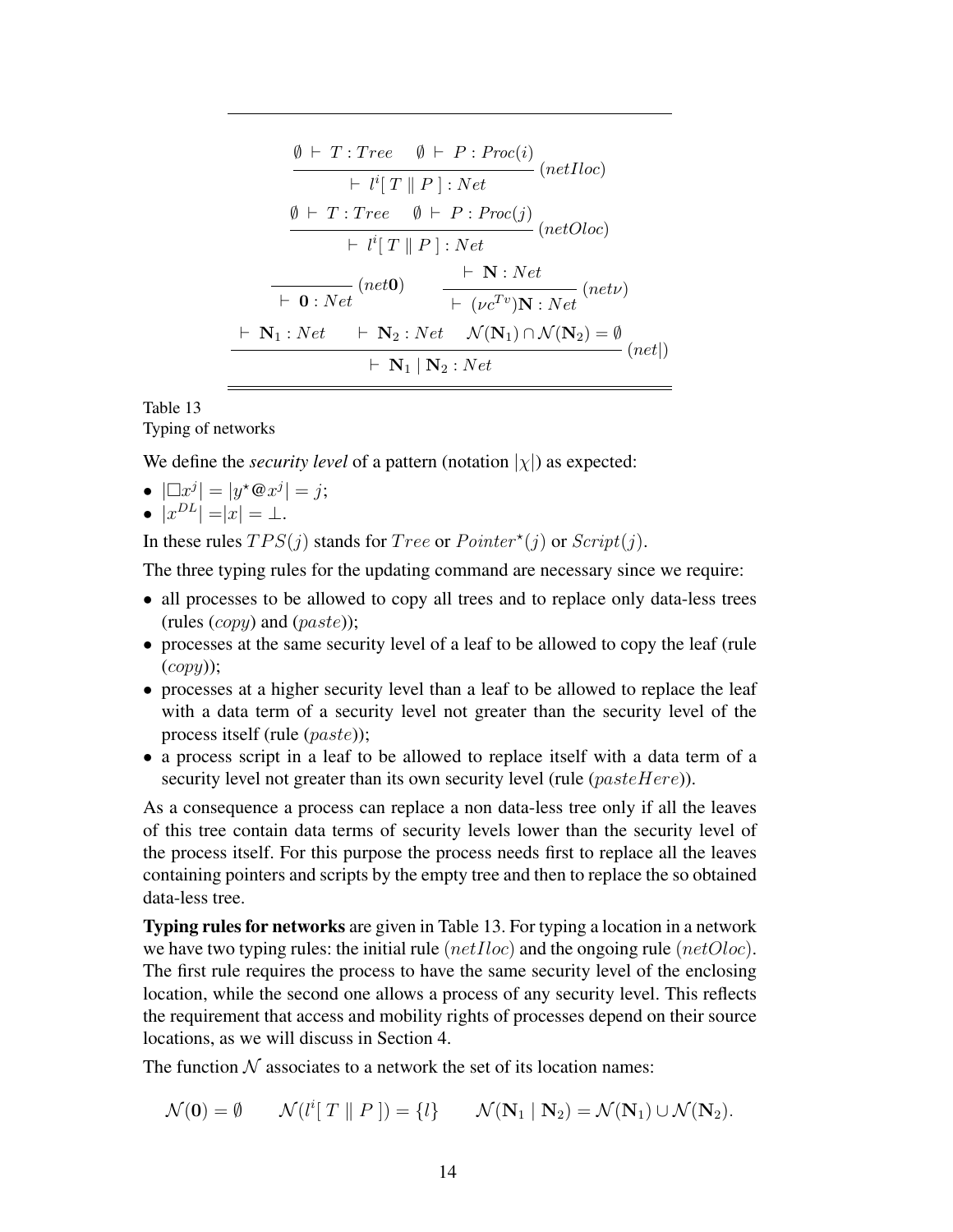It is used in rule  $(net)$  to assure that each location name occurs at most once in a typed network.

The system satisfies subject reduction:

**Theorem 3.1 (Subject reduction)**  $Let \vdash N : Net \text{ and } N \rightarrow N', \text{ then } \vdash N' : Net.$ 

The proof is presented in Appendix B. It uses some *Generation* and *Substitution* lemmas which are also presented in Appendix B.

# 4 Safety properties

In the present section, using the subject reduction, we can show some relevant properties of typed initial networks. We say that a network is *initial* when its locations can be typed by means of the initial typing rules.

More meaningful than the subject reduction theorem are the following properties of initial networks: <sup>5</sup>

- **P0** a channel in a process whose source location has level h can communicate only values whose security level is less than or equal to  $h$ ;
- **P1** a process whose source location has level h can migrate to a location of level  $j$ only if  $j \leq h$ ;
- **P2** a process whose source location has level  $h$  can copy from the local tree only data of level j with  $j \leq h$ ;
- **P3** a process whose source location has level h can modify in the local tree only data of level j with  $j < h$ , unless the process itself was generated by running a script of security level h in a tree at path p, and in this case it can modify scripts which are both of the security level h and reachable by the path  $p$ ;
- **P4** a script of level j which is a leaf of a tree in a location of level i can be activated only if  $j \leq i$ .

In order to discuss these properties we need to formalise the notion of "source" location of a process. Roughly by "source" location of a process we mean the location where the process was in the initial net or where the process was created by a run command.

We use  $\rightarrow$  to denote the reflexive and transitive closure of  $\rightarrow$  and  $\vec{\nu}$  to denote a possibly empty sequence of channel restrictions. If N is an initial network and  $\mathbf{N} \to \vec{\nu} (l^h [\ T || P | Q] || \mathbf{N}')$ , then the *source* location of the process P in this reduction is defined by induction on the reduction as and by cases: reduction is defined by induction on the reduction  $\rightarrow$  and by cases:

- if  $N \equiv \vec{v}(l^h[T || P | Q] | N')$ , then the source location of P is  $l^h$ ;
- if  $N \to \vec{\nu} (l^h [\begin{array}{c} T \end{array} || \begin{array}{c} \text{run}_p \end{array} || Q' ] || N') \to \vec{\nu} (l^h [\begin{array}{c} T \end{array} || P | Q ] || N')$ <br>since  $p(T)$  is  $\tau = \tau$  if  $[{\square}P$  ( ${\square}r]$ ) if  $[D \setminus {\square}r]$  and  $P = P | P$ since  $p(T) \rightarrow_{n,l^h,\Box x^h,\Box x} T$ , {{ $\Box R_1/\Box x$ }, ..., { $\Box R_n/\Box x$ }} and  $R_1 \equiv P \mid R$ and  $Q \equiv R | R_2 | \ldots | R_n | Q'$ , then the source location of P is  $l^h$ ;
- if  $N \to \vec{\nu}(l^h[T'] \parallel \text{update}_p(\chi, V).P' \mid Q' \parallel N') \to \vec{\nu}(l^h[T \parallel P \mid Q \parallel N')$  since  $T \text{ for all } P' \subset \text{supp}(P' \cap \text{triangle}(Q \cap P \mid P' \cap \text{triangle}(Q \cap P \mid P' \cap \text{triangle}(Q \cap P \mid P' \cap \text{triangle}(Q \cap P \mid P' \cap \text{triangle}(Q \cap P \mid P' \cap \text{triangle}(Q \cap P \mid P' \cap \text{triangle}(Q \cap P \mid P' \cap \text{triangle}(Q \cap P \mid P' \cap \text{triangle}(Q \cap$  $p(T') \rightsquigarrow_{p,l^h,\chi,V} T$ ,  $\{s_1,\ldots,s_n\}$  and  $P's_1 \equiv P|R$  and  $Q \equiv R|P's_2|\ldots|P's_n|$

 $\overline{5}$  Notice that P0, P1, P2, P3 and P4 are network invariants in the sense of [3].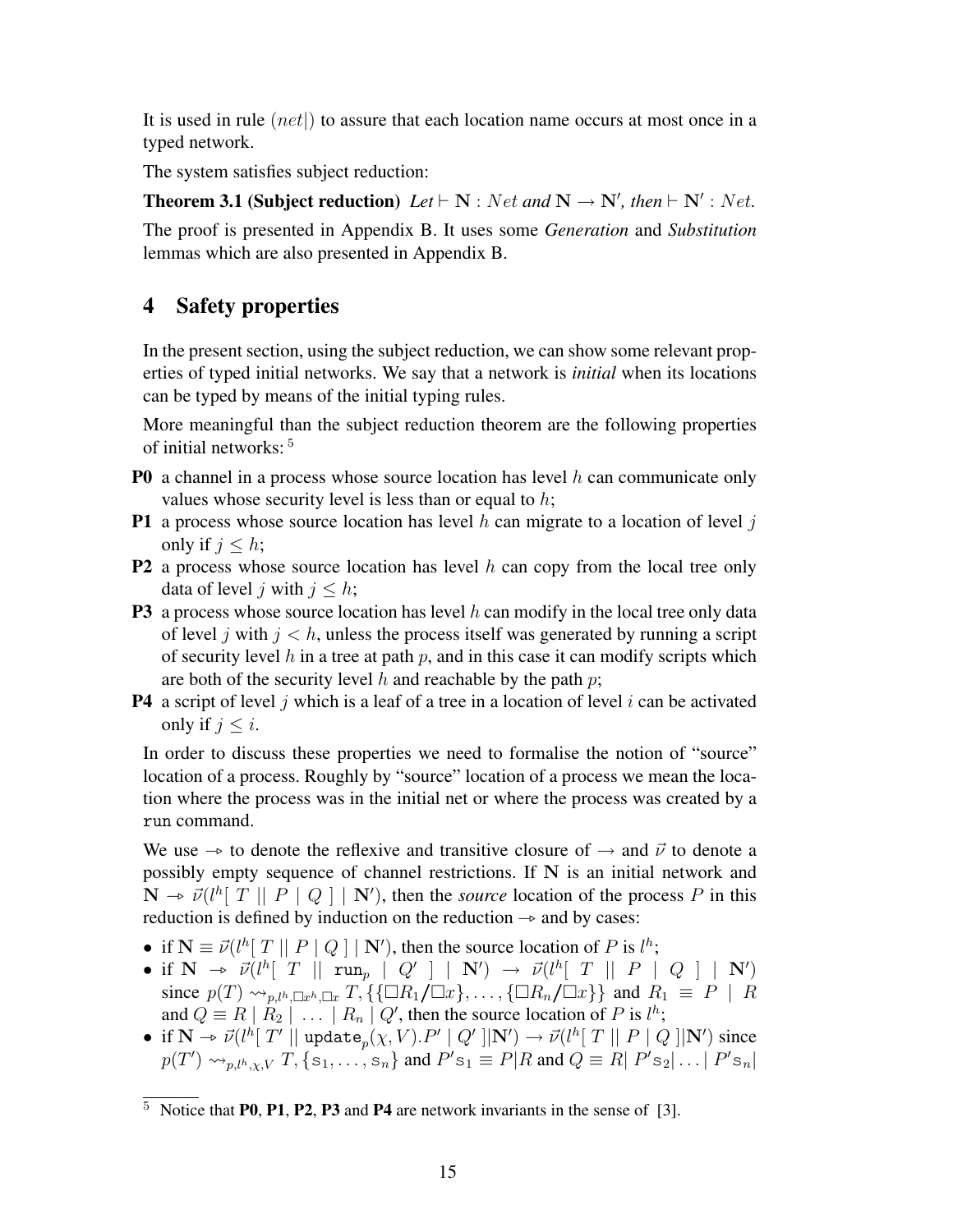$Q'$ , then the source location of P is the source location of update  $_p(\chi, V)$ . P' in the reduction without the last step;

- if  $N \to \vec{\nu} (l^h [\ T \ || \ \vec{\tau}^{Tv} \langle v \rangle \ || \ c^{Tv}(z).P' \ || \ Q' \ ] \ || \ N') \to \vec{\nu} (l^h [\ T \ || \ P \ || \ Q \ ] \ || \ N')$ <br>and  $P'(v_1/z) = P \ || \ P$  and  $Q = P \ || \ Q'$  then the source location of  $P$  is the and  $P'\{v/z\} \equiv P \mid R$  and  $Q \equiv R \mid Q'$ , then the source location of P is the source location of  $c^{Tv}(z)$ . P' in the reduction without the last step;
- if  $N \to \vec{\nu} (l^h [\ T \parallel \vec{c}^{Tv} \langle v \rangle \mid !c^{Tv} (z).P' \parallel Q'] \parallel N') \to \vec{\nu} (l^h [\ T \parallel P \parallel Q \parallel N')$ <br>and  $P'(v/c) = P \parallel P$  and  $Q = [c^{Tv} (z) P' \parallel P \parallel Q'$  then the source legation of and  $P'\{v/z\} \equiv P \mid R$  and  $Q \equiv cT^v(z) \cdot P' \mid R \mid Q'$ , then the source location of P is the source location of  $lc^{Tv}(z)$ . P' in the reduction without the last step;
- if  $N \to \vec{\nu} (l^h [\ T \ || \text{ go } l^h.P' \ || Q' ] \ || N') \to \vec{\nu} (l^h [\ T \ || P \ || Q ] \ || N')$  and<br>  $P' = P \ || P \text{ and } O = P \ || O'$  than the source location of  $P$  is the source location  $P' \equiv P | R$  and  $Q \equiv R | Q'$ , then the source location of P is the source location of go  $l^h.P'$  in the reduction without the last step;
- if  $N \to \vec{\nu} (l^h[T \parallel Q'] \mid m^j[T' \parallel \text{go } l^h.P' \mid R] \mid N'') \to \vec{\nu} (l^h[T \parallel P \mid Q] \mid N')$ <br>and  $P' = P \mid P'$  and  $Q = P' \mid Q'$  and  $N' = m^j[T' \parallel P] \mid N''$  then the and  $P' \equiv P \mid R'$  and  $Q \equiv R' \mid Q'$  and  $\mathbf{N'} \equiv m^{j} [T' \mid R] \mid \mathbf{N''}$ , then the source location of P is the source location of go  $l^h \, P'$  in the reduction without the last step;
- if  $\mathbf{N} \to \vec{\nu} (l^h [\ T' || P | Q'] | \mathbf{N}'' ) \to \vec{\nu} (l^h [\ T || P | Q] | \mathbf{N}'' )$ , then the source location of *P* is the source location of *P* in the reduction without the last source location of  $P$  is the source location of  $P$  in the reduction without the last step.

The first two cases are the basic cases, in which the process  $P$  takes the current location as source location: in the first one the network is initial, in the second one the process  $P$  is generated by the last reduction step. In the last case the reduction does not modify the process P, which preserves its source location. In all other cases an action prefixing the process  $P$  (possibly in parallel with other processes and/or modulo the substitution of a value for a variable) is consumed and the source location of  $P$  is the source location of the process starting with that action in the reduction without the last step.

We can then formalise the above properties as follows.

**Proposition 4.1** *If* N *is an initial network, and*  $N \rightarrow \vec{\nu}$  ( $l^i$ [ T || P | Q ] | N'), and h is the security level of the source location of P, then: h *is the security level of the source location of* P*, then:*

- **P0**  $P \equiv \bar{c}^{Tv} \langle v \rangle$  *implies*  $|Tv| \leq h$ ;
- **P1**  $P \equiv \text{go } m^j \cdot P'$  implies  $j \leq h$ ;
- **P2**  $P \equiv \text{update}_p(\chi, \hat{\chi}) \cdot P'$  implies  $|\chi| \leq h$ ;
- ${\bf P3}^+P\equiv {\rm update}_p(\chi,V).P'$  and  $V\neq \hat{\chi}$  imply either  $\chi\neq x$  and  $|\chi|< h$  or  $\chi=\Box x^h$ *and* P *has been generated by activating a script in a tree at path* p*;*
- **P4**  $P \equiv \text{run}_p$  *implies that the execution of* P *can only activate scripts at security level* i*.*

Property P4 is an immediate consequence of the reduction rule (run). The remaining properties follow easily observing that each process has the security level of its source location: see Appendix C for the proof.

**Proposition 4.2** *If* N *is an initial network, and*  $N \rightarrow \vec{\nu}$  ( $l^i$ [ T || P | Q ] | N')*, and*  $h$  *is the security level of the source location of* P, then  $\vdash P : P_{\text{true}}(h)$ *h* is the security level of the source location of P, then  $\vdash P : Proc(h)$ .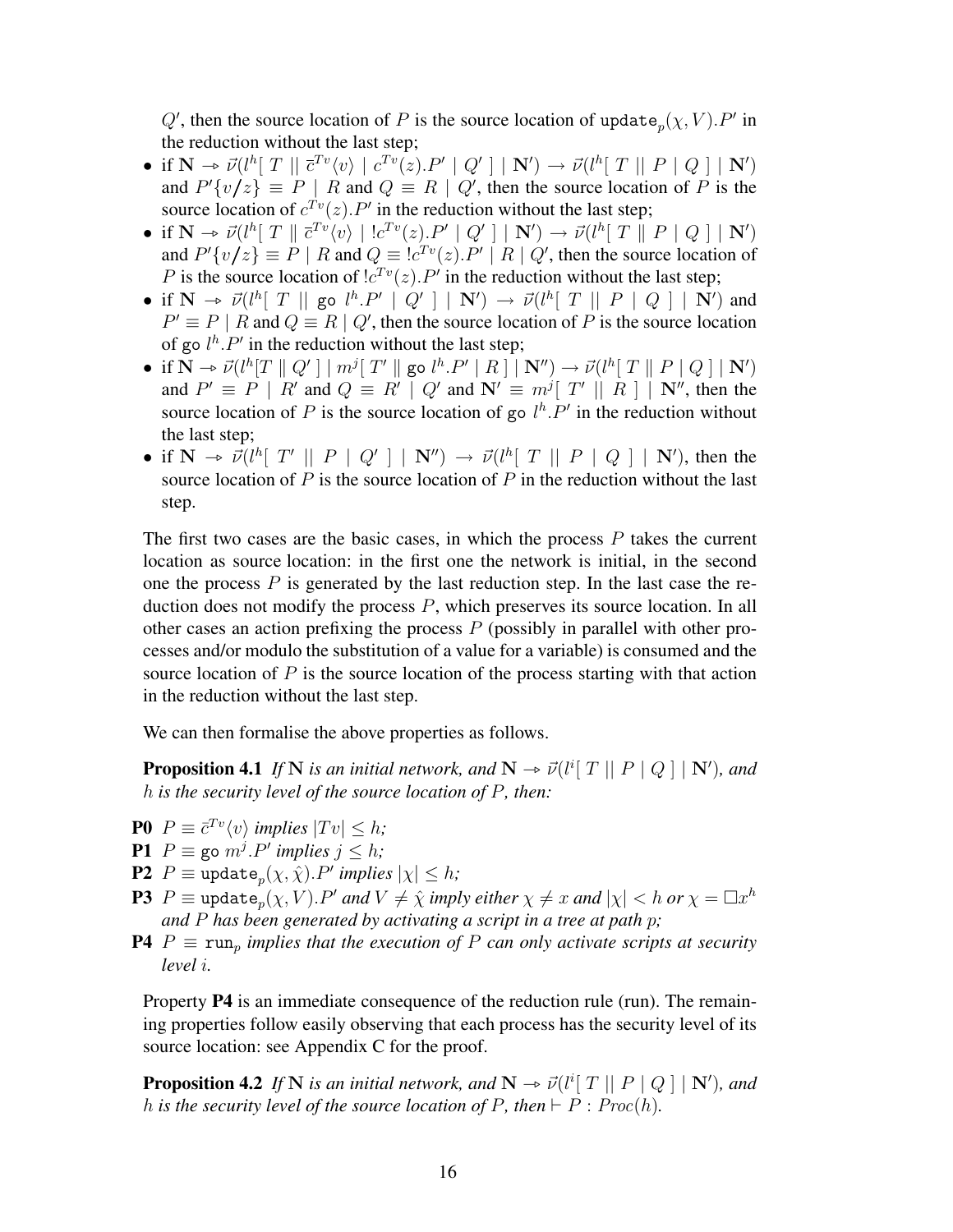## 5 Examples

We will consider natural numbers with their order as security levels in many of the following examples.

### 5.1 Examples of process reduction

Let us suppose that  $P$  and  $Q$  are processes of security level 2 and  $R$  is a process of security level 3. If

 $T \equiv c[b[a \Box P]] | b[a \Box Q]] | b[a \Box R]]$ 

and  $p = c/b/a$  then

 $p(T) \equiv c \left[ b \left[ a \left[ \Box P \right] \right] \mid b \left[ a \left[ \Box Q \right] \right] \mid b \left[ a \left[ \Box R \right] \right] \right].$ 

(a) If the source location of the process  $\text{copy}_{c/b/a}(\Box x^2)$ . P' is of level 2, then this process will find and copy scripts of level 2.

$$
l^2[ \text{ c}[\text{b}[\text{a}[\Box P]] \mid \text{b}[\text{a}[\Box Q]] \mid \text{b}[\text{a}[\Box R]]]] || \text{ copy}_{c/b/a}(\Box x^2).P'] \rightarrow
$$
  

$$
l^2[ \text{ c}[\text{b}[\text{a}[\Box P]] \mid \text{b}[\text{a}[\Box Q]] \mid \text{b}[\text{a}[\Box R]]]] || P' \{\Box P / \Box x\} | P' \{\Box Q / \Box x\}].
$$

(b) If the source location of the process update  $_{c/b/a}(\Box x^2, \emptyset)$ . R' is of level 3, then the scripted processes of level 2 in the tree can even be modified.

$$
l^2[ \; \mathtt{c}[\mathtt{b}[\mathtt{a}[\Box P]]\; | \; \mathtt{b}[\mathtt{a}[\Box Q]]\; | \; \mathtt{b}[\mathtt{a}[\Box R]]]\; || \; \mathtt{update}_{\mathtt{c}/\mathtt{b}/\mathtt{a}}(\Box x^2, \emptyset).R'] \to
$$

$$
l^2[ \text{ c}[\text{b}[\text{a}[\emptyset]] \mid \text{b}[\text{a}[\emptyset]] \mid \text{b}[\text{a}[\Box R]]]] \mid \mid R' \{\Box P / \Box x\} \mid R' \{\Box Q / \Box x\}].
$$

(c) The activation of the process  $Q \equiv$  update<sub>.</sub> ( $\Box x^2$ ,  $\emptyset$ ).update<sub>//</sub>( $x^{DL}$ ,  $T_1$ ).0 of level 2 can modify the scripts of level 2 identified by the same path as the script  $\Box Q$ . In this way starting from the tree c[b[a[ $\Box P$ ]] | b[a[ $\Box Q$ ]] a data-less tree is obtained and it is replaced by the tree  $T_1$ .

$$
l^2 [ \text{ c}[\mathtt{b}[\mathtt{a}[\Box P]] \mid \mathtt{b}[\mathtt{a}[\Box Q]] ] \mid \mid \mathtt{run}_{\mathtt{c}/\mathtt{b}/\mathtt{a}} ] \rightarrow
$$
  

$$
l^2 [ \text{ c}[\mathtt{b}[\mathtt{a}[\Box P]] \mid \mathtt{b}[\mathtt{a}[\Box Q]] ] \mid \mid P \mid \mathtt{update}_{\mathtt{c}/\mathtt{b}/\mathtt{a}} (\Box x^2, \emptyset) .\mathtt{update}_{//}(x^{DL}, T_1) . 0 ] \rightarrow
$$
  

$$
l^2 [ \text{ c}[\mathtt{b}[\mathtt{a}[\emptyset]] \mid \mathtt{b}[\mathtt{a}[\emptyset]] ] \mid \mid P \mid \mathtt{update}_{//}(x^{DL}, T_1) . 0 ] \rightarrow
$$
  

$$
l^2 [ \text{ c} [T_1] \mid \mid P ] .
$$

Instead if the initial tree contains also a script of level 3 that script cannot be activated and it cannot be modified by  $Q$ . Therefore the final replacement does not involve the subtree containing that script.

$$
l^2[ \text{ c}[\text{b}[\textbf{a}[\Box P]] \text{ } | \text{ b}[\textbf{a}[\Box Q]] \text{ } | \text{ b}[\textbf{a}[\Box R]]]] \text{ } || \text{ run}_{\textbf{c}/\textbf{b}/\textbf{a}} ] \rightarrow
$$
  

$$
l^2[ \text{c}[\text{b}[\textbf{a}[\Box P]]] \text{b}[\textbf{a}[\Box Q]]] \text{b}[\textbf{a}[\Box R]]]] || P | \text{update}_{\textbf{c}/\textbf{b}/\textbf{a}} (\Box x^2, \emptyset) . \text{update}_{//}(x^{DL}, T_1) . 0 ] \rightarrow
$$
  

$$
l^2[ \text{ c}[\textbf{b}[\textbf{a}[\emptyset]] \text{ } | \text{ b}[\textbf{a}[\emptyset]] \text{ } | \text{ b}[\textbf{a}[\Box R]]]] \text{ } || \text{ } P | \text{ update}_{//}(x^{DL}, T_1) . 0 ] \rightarrow
$$
  

$$
l^2[ \text{ c}[\textbf{b}[T_1] \text{ } | \textbf{b}[T_1] \text{ } | \text{ b}[\textbf{a}[\Box R]]]] \text{ } || \text{ } P ].
$$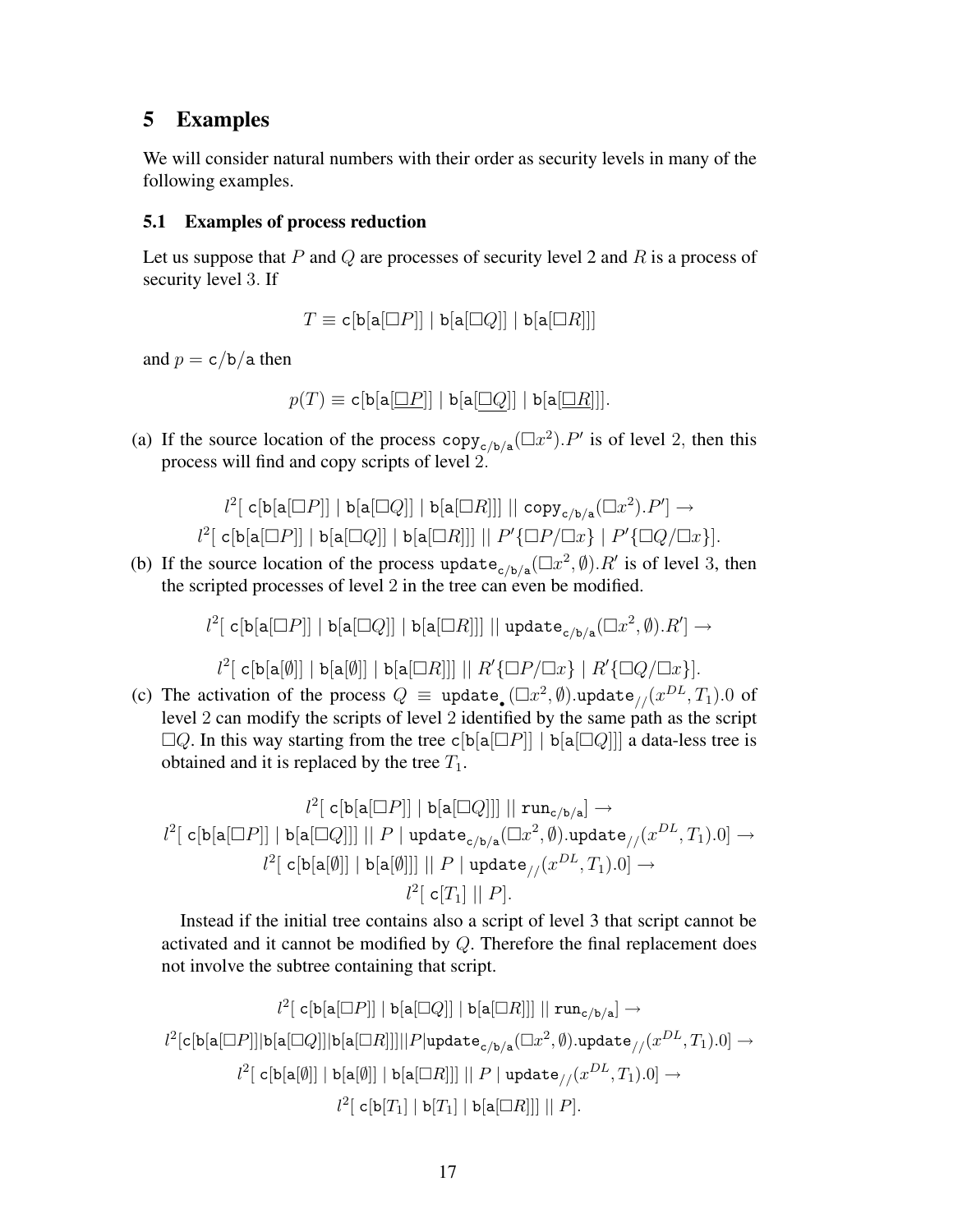#### 5.2 Insensitivity to higher level data terms

The security policy enforced by our typing system should not be confused with noninterference. A high level process can easily declassify information of its security level to lower levels. However in the absence of high level processes, lower level processes are insensitive even to the existence of higher level data.

Consider the following networks

$$
\mathbf{N}_1 = l^h[T \mid P]
$$

and

$$
\mathbf{N}_2 = l^h [T || P ] | m^j [T' || 0 ]
$$

where  $h < j$ .

Then the following property holds

**Proposition 5.1** *For each* N *such that*  $N_2 \rightarrow N$  *there is* N' *such that*  $N = N_1 \cdot m_2^T T' \cdot 10 \cdot 1$  and  $N = N_2$  $\mathbf{N}' \mid m^j [\ T' || 0 ]$  and  $\mathbf{N}_1 \rightarrow \mathbf{N}'$ .

**Proof** We will give the proof by induction on  $\rightarrow$  . Let us suppose that:

$$
\mathbf{N}_2 \to l^h[T_1 \mid P_1] \mid m^j[T' \mid 0] \to \mathbf{N} \text{ and } \mathbf{N}_1 \to l^h[T_1 \mid P_1].
$$

We have the following cases:

- $P_1 \equiv \bar{c}^{Tv}(v) | c^{Tv}(z).P' | Q \text{ and } \mathbf{N'} \equiv l^h [ T_1 || P'\{v/z\} | Q];$
- $P_1 \equiv \bar{c}^{Tv} \langle v \rangle |! c^{Tv}(z) P' | Q$  and  $\mathbf{N'} \equiv l^h [T_1 | |! c^{Tv}(z) P' | P' \{v/z\} | Q];$
- $P_1 \equiv$  go  $l^h.P' \mid Q$  and  $\mathbf{N'} \equiv l^h[T_1 \mid P' \mid Q];$
- $P_1 \equiv \text{run}_p | Q$  and  $\mathbf{N}' \equiv l^h [ T_1 || P'_1 || \dots || P'_n || Q ];$
- $P_1 \equiv \text{update}_p(\chi, V) . P' \mid Q'$  and  $\mathbf{N'} \equiv l^h [\ T_1 \mid \mid P' \mathbf{s}_1 \mid \ \ldots \ \mid P' \mathbf{s}_n \mid Q' ]$ .

All these cases imply  $N_1 \rightarrow N'$  and  $N = N' \mid m^j[T' \mid] 0$ . By the property **P1**<br>of Proposition 4.1 and the assumption  $h \leq \hat{a}$  the association  $P = \text{res } m^j P' \mid O$  is not of Proposition 4.1 and the assumption  $h < j$ , the case  $P_1 \equiv$  go  $m^j \cdot P' \mid Q$  is not possible.

Another similar result is the following. Let  $N$  be a network all whose locations have security level less than or equal to  $h$ . Let  $V$ ,  $V'$  be data terms of security levels  $j, j' > h$ , respectively. Then

**Proposition 5.2** *Under the above conditions we have*  $N \rightarrow N'$  *if and only if*  $N^{[1]/I}/N^{[1]}$  where  $N^{[1]/I}/N^{[1]}$  is the network obtained by replacing in N  $N[V'/V] \rightarrow N'[V'/V]$ , where  $N[V'/V]$  is the network obtained by replacing in N<br>some occurrences of V in the legyes with V' some occurrences of  $V$  in the leaves with  $V'$ .

**Proof** The proof is again by induction on  $\rightarrow$ . The only interesting cases is when a run or an update command is executed.

Let

$$
\mathbf{N} \to l^{h'}[T || \operatorname{run}_p | Q'] | \mathbf{N}_1 \to l^{h'}[T || P_1 | \dots | P_n | Q'] | \mathbf{N}_1
$$

and

$$
\mathbf{N}[V'/V] \to l^{h'}[T[V'/V] || \operatorname{run}_p | Q'] | \mathbf{N}_1[V'/V].
$$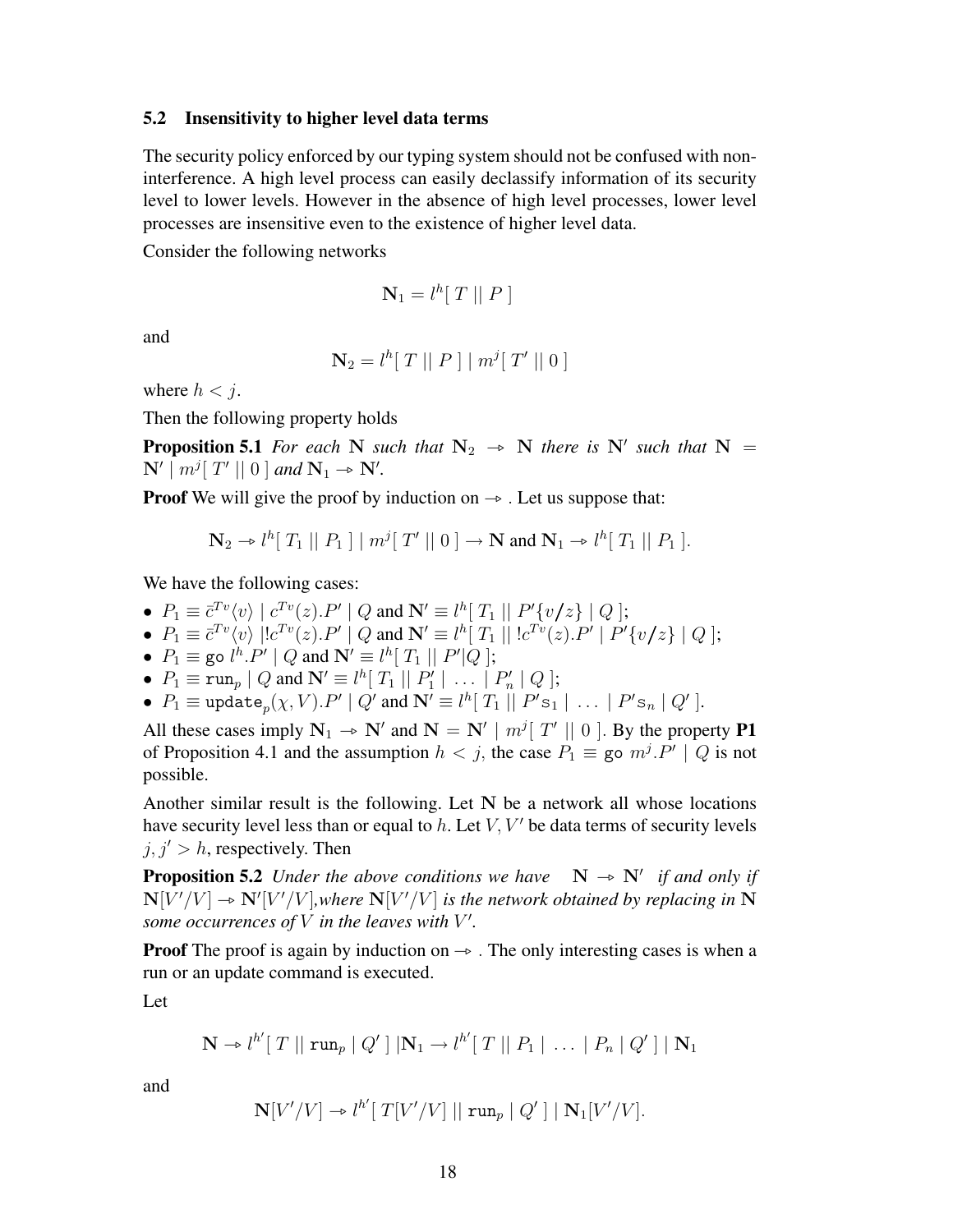If  $V$  is a script it cannot be activated by property **P4** of Proposition 4.1. So we get  $l^{h'}[~T[V'/V]~||~\texttt{run}_p~|~Q'~]~|~\textbf{N}_1[V'/V]~\rightarrow~l^{h'}[~T[V'/V]~||~P_1~|~\dots~|~P_n~|~Q'~]~|~$  $\mathbf{N}_1[V'/V].$ 

Let

 $\mathbf{N} \to l^{h'}[T \mid \mid \text{update}_p(\chi, V_0).P \mid Q' \mid \mid \mathbf{N}_1 \to l^{h'}[T' \mid \mid Ps_1 \mid \ldots \mid Ps_n \mid Q' \mid \mid \mathbf{N}_1$ and

$$
\mathbf{N}[V'/V] \twoheadrightarrow l^{h'}[ \ T[V'/V] \ || \ \mathtt{update}_p(\chi, V_0).P \ | \ Q' \ ] \ |\mathbf{N}_1[V'/V].
$$

By properties **P2** and **P3** of Proposition 4.1 the security level of  $\chi$  must be less than or equal to h. For this reason the occurrences of the data term  $V$  in  $T$  can be neither modified nor copied and therefore

 $l^{h'}[T[V'/V] ||$  update $_p(\chi, V_0) . P || Q' || | \mathbf{N}_1[V'/V] \rightarrow l^{h'}[T'[V'/V] || P \mathbf{s}_1 || \dots]$  $|Ps_n | Q' | |\mathbf{N}_1[V'/V].$ 

### 5.3 Remote Voting System

The next example models a remote voting for election of a leader from a given list of candidates, inspired by [13]. In this example, we allow leaves to contain integers, in order to represent the counters of votes. A pattern too can be a variable of type Integer and of a fixed security level.

The network consists of an authority location, a polling station location and a fixed number of voter locations. The authority location has level 3, while the polling station and all the voter locations have level 1.

The polling station location

```
{\it station}^1[\texttt{voterList}[\ \ldots|\ \texttt{voterId}[\ \Box P\ ]|\ \ldots] \ | \ {\tt candList}[\ T\ ]\ ||\ 0\ ],
```
where  $P = (\nu c^{Path}) (\text{cut}_{\bullet} (\Box x^1) \text{.}$  go  $\nu \text{ot} e r^1 \cdot \overline{b}^{Ch(Path)} \langle c^{Path} \rangle \mid \overline{d}^{Ch(Path)} \langle c^{Path} \rangle)$ and  $T = \dots |$  name  $[0^2] | \dots$ , contains as data the voter list and the candidate list with counters of votes.

The voter list has for each voter an edge labelled by the voter identifier pointing to the scripted process  $\Box P$  of security level 1. This script contains two processes. One process first destroys itself and then goes to the voter location, where it communicates a secret channel which the voter will use to express his vote. The other process simply communicates the same secret channel via the channel d.

The candidate list has for each candidate an edge labelled by the candidate name pointing to an integer (the vote counter, initially 0) of security level 2. This assures that the voter can copy the subtree with candidate list and see candidate names, but by property P2 of Proposition 4.1 he cannot see and use already recorded votes to make his decision.

A voter location contains two processes: the first process goes to the station and activates the process  $P$  and the second one waits to receive a channel along which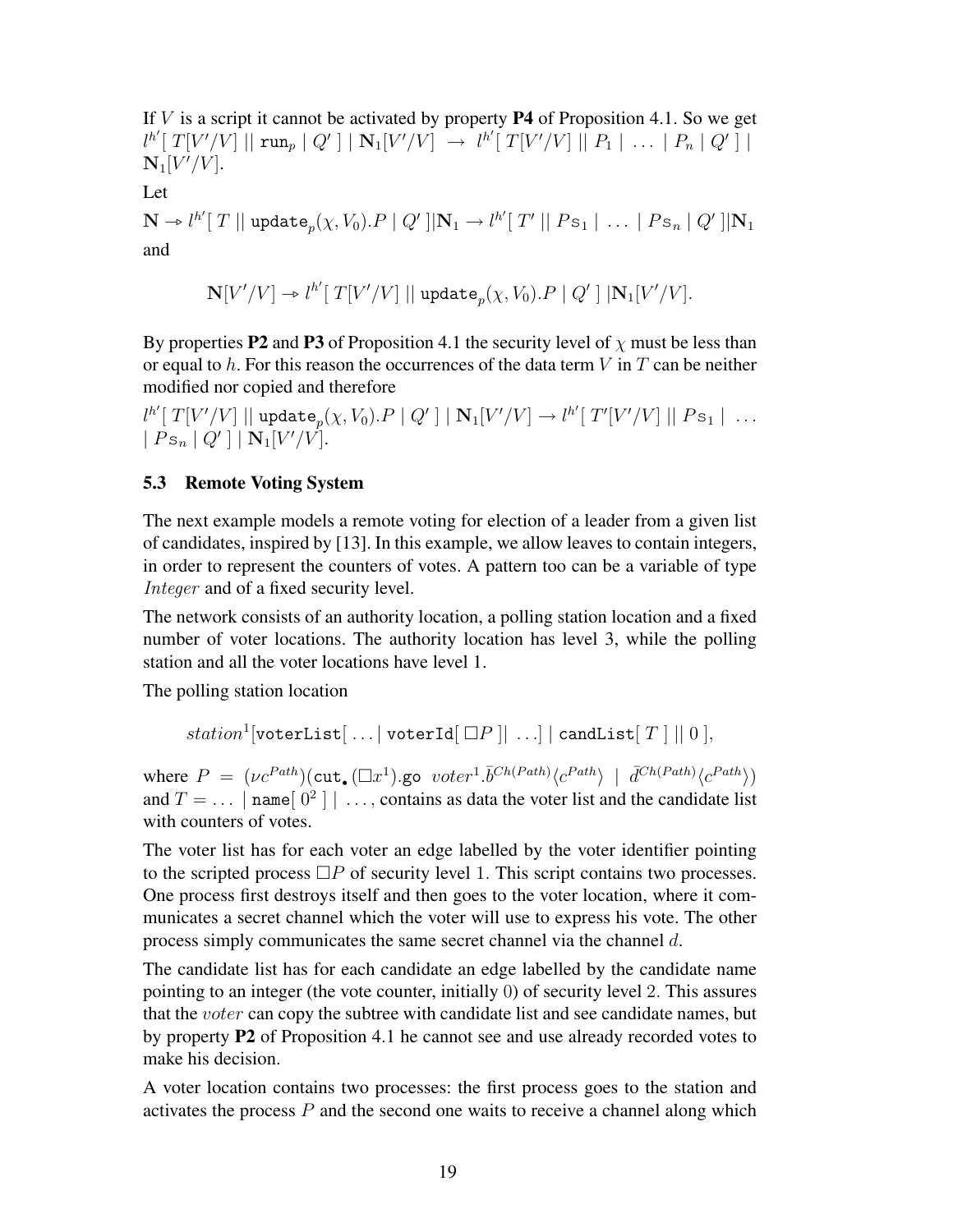he will communicate his vote, after going to the station and making a choice (based on the candidate list):

$$
voter1[... || go station1.runvoterList/voterId |bCh(Path)(y).go station1.Choice(z). $\bar{y}$ \langle z \rangle | ...].
$$

The process in the authority location starts the elections by going to the station where he repeatedly collects one private channel via the channel  $d$ , receives along this private channel one candidate name and increases by 1 the corresponding candidate counter:

```
\mathit{authority}^3[ \mathtt{Start}[\Box Q] \mid \ldots \mid \mid \mathtt{run}_{\mathtt{Start}} \mid \ldots],Q = go \textit{station}^{1}.ld^{\textit{Path}}(v).v(w).update_{\textsf{candidate} \textsf{List}/w}(t^{2},t+1).
```
Similarly the authority can end the election going to the station and erasing the voter list.

Notice that a malicious voter cannot vote more than once, since the process  $P$  destroys itself, and if he would send the identifier of another voter, the other voter would receive the secret channel to vote. Moreover by property **P3** of Proposition 4.1 a malicious voter cannot change the vote counters in the station location, since the vote counters have security level 2, while the voters have security level 1.

A malicious voter can send to the location of another voter a process which votes in place of the voter itself. We do not know how to avoid this kind of attacks, which model a voter stealing the position of another voter during the voting act. We cannot avoid this by giving incomparable security levels to the voter locations, since they all must have the same security level of the polling station in order to allow processes go from the polling station to the voter locations and vice versa.

The present encoding is simpler than the encoding of the same example given in [8].

### 5.4 Distributed Library

Let us consider a network consisting of a distributed library (main library and libraries of specific fields), readers, staff members and a head. The main library  $(Library)$  has data subtrees for management and catalogue. The library catalogue contains in its leaves pointers to full books which are distributed in leaves of specific field libraries.

```
Library^1 [Management [WorkingHours[HourPlan^2] | ...]
              \texttt{Catalog} \ } [ \ \ldots | \ \texttt{Pience} [\texttt{Types} [\texttt{Pience} /\texttt{Types}@LICS^1] \ | \\texttt{Category}[\texttt{Pience}/\texttt{Category}@LICS^1] \ldots] \mid\mid Cohn[Universal[Cohn/Universal@ALGEBRA^1] \mid \ldots]|| \ldots |,
```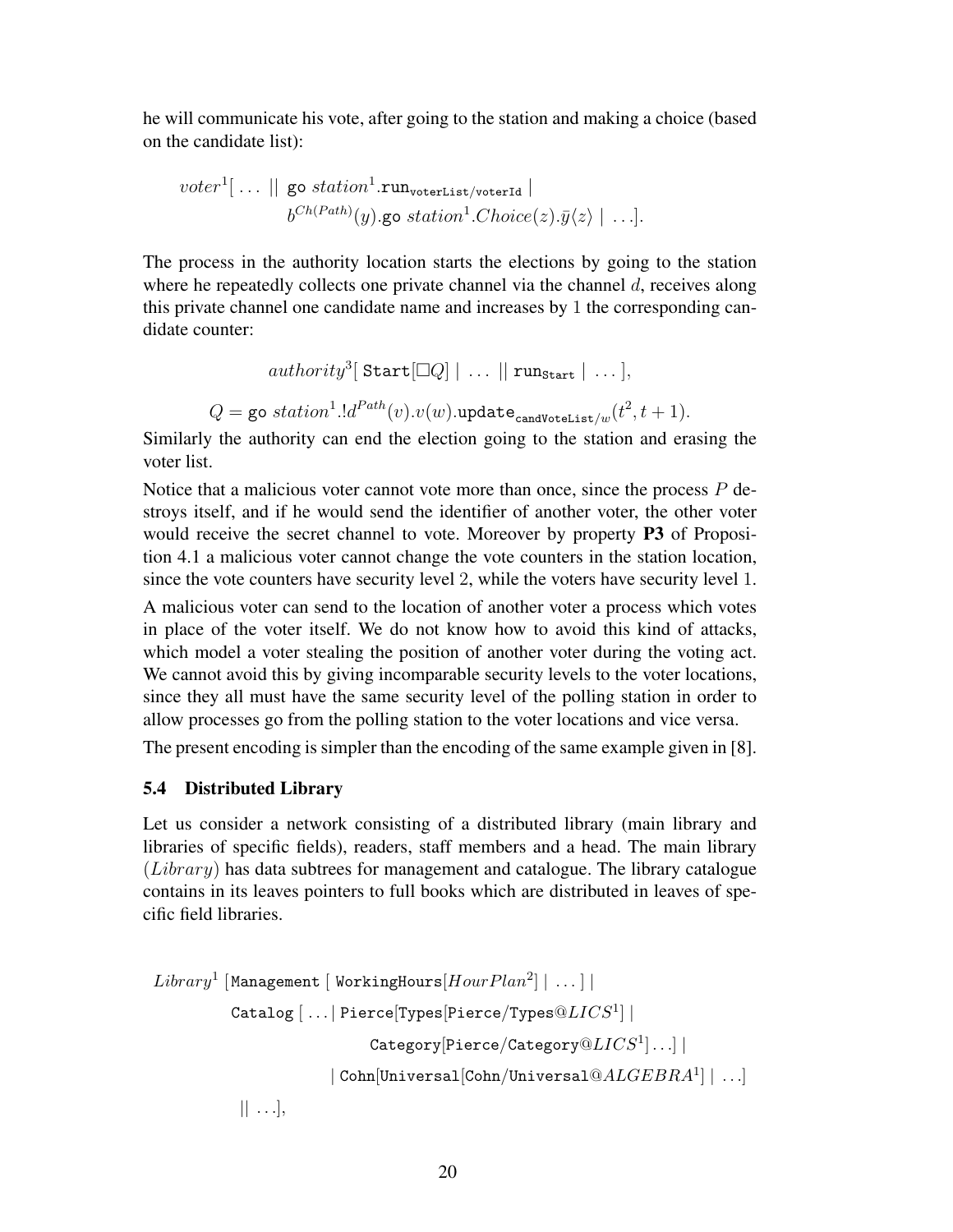$LICS^1[\ \ldots |$  Pierce  $[$  Types  $[$   $Book.pdf^1$   $]$   $|$  Category  $[$   $Book.pdf^1]$   $|$   $\ldots$   $]$   $|$   $\ldots$   $]$ ,  $ALGEBRA^1~[~\dots | \dots {\tt Con}~[~{\tt Universal}~[~Book.pdf^1~]~|~\dots ]~||~\dots ].$ 

For example, the reader

 $Reader^1[\text{Book}[\text{Piere}[\emptyset] \mid \dots] \mid\mid \text{go}\ Library^1.\text{copy}_\text{Catalog/Perce/Types}(y@x^1).$ go  $x.\mathtt{copy}_{\mathtt{Pience/Types}}(z^1).\mathtt{go}\,Reader^1.\mathtt{paste}_{\mathtt{Book/Pience}}\mathtt{\langle Types[z]\rangle}$  ]

goes to the library, reads in the catalogue the location of the book, goes to the sublibrary, copies the book and pastes the copy in the tree of his location.

The typing system introduced in the current paper assures that the reader can copy content of any book, but he cannot modify it (property  $P3$  of Proposition 4.1). Besides, he cannot see  $HourPlan$  in the management leaf, because he is of a lower security level than the  $HourPlan$  (property P2 of Proposition 4.1).

The staff is given security level 2, such that they can update catalogue, modify the book contents, but only copy the  $HourPlan$ .

The head, being of security level 3, is the only one that can update all the data at the Library. He can, for example, change working hours.

# 6 Conclusion

We have discussed a typed version of the  $Xd\pi$  calculus in which the access to resources and the mobility of processes must respect a security policy. Since we used a typed pattern matching which includes a dynamic type checking we will investigate both type checking and type inference for this calculus, taking into account [7].

An obvious alternative approach is to tag active processes syntactically with their security levels. Initial networks must only have active processes tagged with levels at most equal to the levels of their containing locations. In this way one gains in flexibility since processes in the same location can have different security levels. The price to pay is an heavier syntax.

More expressivity could be achieved by associating security levels to tree branches. We leave the study of this variation as future work.

We plan to investigate modifications of our type system which prevent illegal flow of information [18], also in presence of dynamic flow policies [22].

We want to study the impact of our typing system in proving equivalence of networks, using different notions of behavioural equivalence.We plan to start from the untyped equivalences defined in [14] and [9], and to refine them using types as done for example in [17] and [12].

Acknowledgements We thank Philippa Gardner and Sergio Maffeis for their careful reading of an earlier version of the paper and for many useful remarks on it. We also thank the anonymous referees of TGC'06 submission and of the present submission for detailed and appropriate comments. The final version of the paper strongly improved due to their suggestions.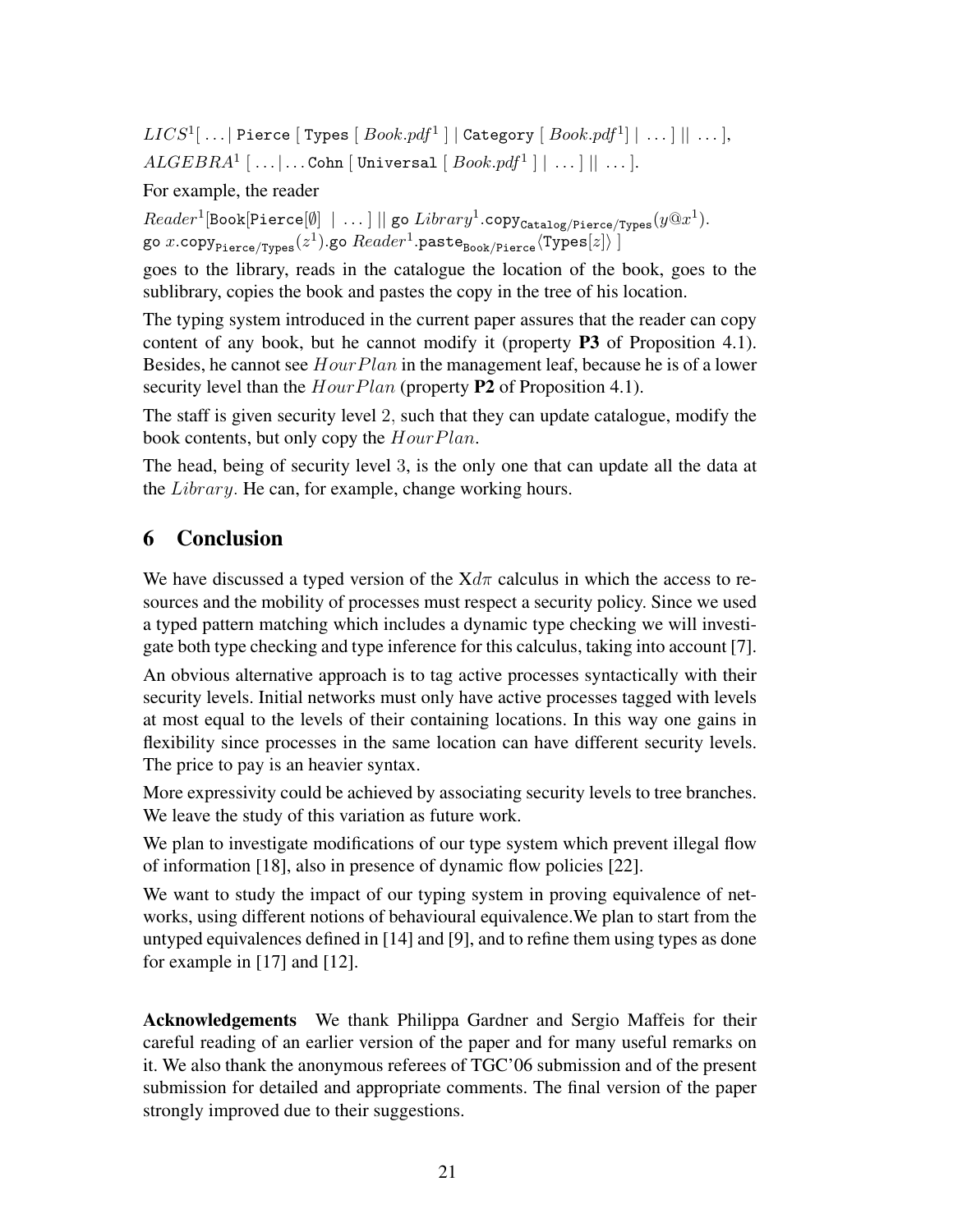#### References

- [1] Serge Abiteboul, Omar Benjelloun, Bogdan Cautis, and Tova Milo. Active XML, Security and Access Control. In Sérgio Lifschitz, editor, *SBBD*'04, pages 13–22, 2004.
- [2] Serge Abiteboul, Peter Buneman, and Dan Suciu. *Data on the Web : From Relations to Semistructured Data and XML*. Data Management Systems. Morgan Kaufmann, 1999.
- [3] Alex Ahern and Nobuko Yoshida. Formalising Java RMI with Explicit Code Mobility. In Richard P. Gabriel and Ralph Johnson, editors, *OOPSLA'05*, pages 403–422. ACM Press, 2005.
- [4] Luca Cardelli and Giorgio Ghelli. A Query Language Based on the Ambient Logic. In David Sands, editor, *ESOP'01*, volume 2028 of *LNCS*, pages 1–22. Springer-Verlag, 2004. Invited Paper.
- [5] Luca Cardelli, Giorgio Ghelli, and Andrew D. Gordon. Types for the Ambient Calculus. *Information and Computation*, 177(2):160–194, 2002.
- [6] Giuseppe Castagna, Jan Vitek, and Francesco Zappa Nardelli. The Seal Calculus. *Information and Computation*, 201(1):1–54, 2005.
- [7] Mario Coppo, Federico Cozzi, Mariangiola Dezani-Ciancaglini, Elio Giovannetti, and Rosario Pugliese. A Mobility Calculus with Local and Dependent Types. In Aart Middeldorp, Vincent van Oostrom, Femke van Raamsdonk, and Roel de Vrijer, editors, *Processes, Terms and Cycles: Steps on the Road to Infinity*, volume 3838 of *LNCS*, pages 404–444. Springer-Verlag, 2005.
- [8] Mariangiola Dezani-Ciancaglini, Silvia Ghilezan, and Jovanka Pantovic. Security Types for Dynamic Web Data. In Ugo Montanari, Donald Sannella, and Roberto Bruni, editors, *TGC'06*, volume 4661 of *LNCS*, pages 263–280. Springer-Verlag, 2007.
- [9] Philippa Gardner and Sergio Maffeis. Modelling Dynamic Web Data. *Theoretical Computer Science*, 342:104–131, 2005.
- [10] Mattew Hennessy and James Riely. Resource Access Control in Systems of Mobile Agents. *Information and Computation*, 173:82–120, 2002.
- [11] Mattew Hennessy and James Riely. Information Flow vs Resource Access in the Asynchronous π-calculus. *ACM Transactions on Programming Languages and Systems*, 5:566–591, 2003.
- [12] Matthew Hennessy and Julian Rathke. Typed Behavioural Equivalences for Processes in the Presence of Subtyping. *Mathematical Structures in Computer Science*, 14(5):651–684, 2003.
- [13] Joseph Kiniry, Alan Morkan, Fintan Fairmichael, Dermot Cochran, Patrice Chalin, Martijn Oostdijk, and Engelbert Hubbers. The KOA Remote Voting System: A Summary of Work To-Date. In Ugo Montanari, Donald Sannella, and Roberto Bruni, editors, *TGC'06*, volume 4661 of *LNCS*, pages 244–262. Springer-Verlag, 2007.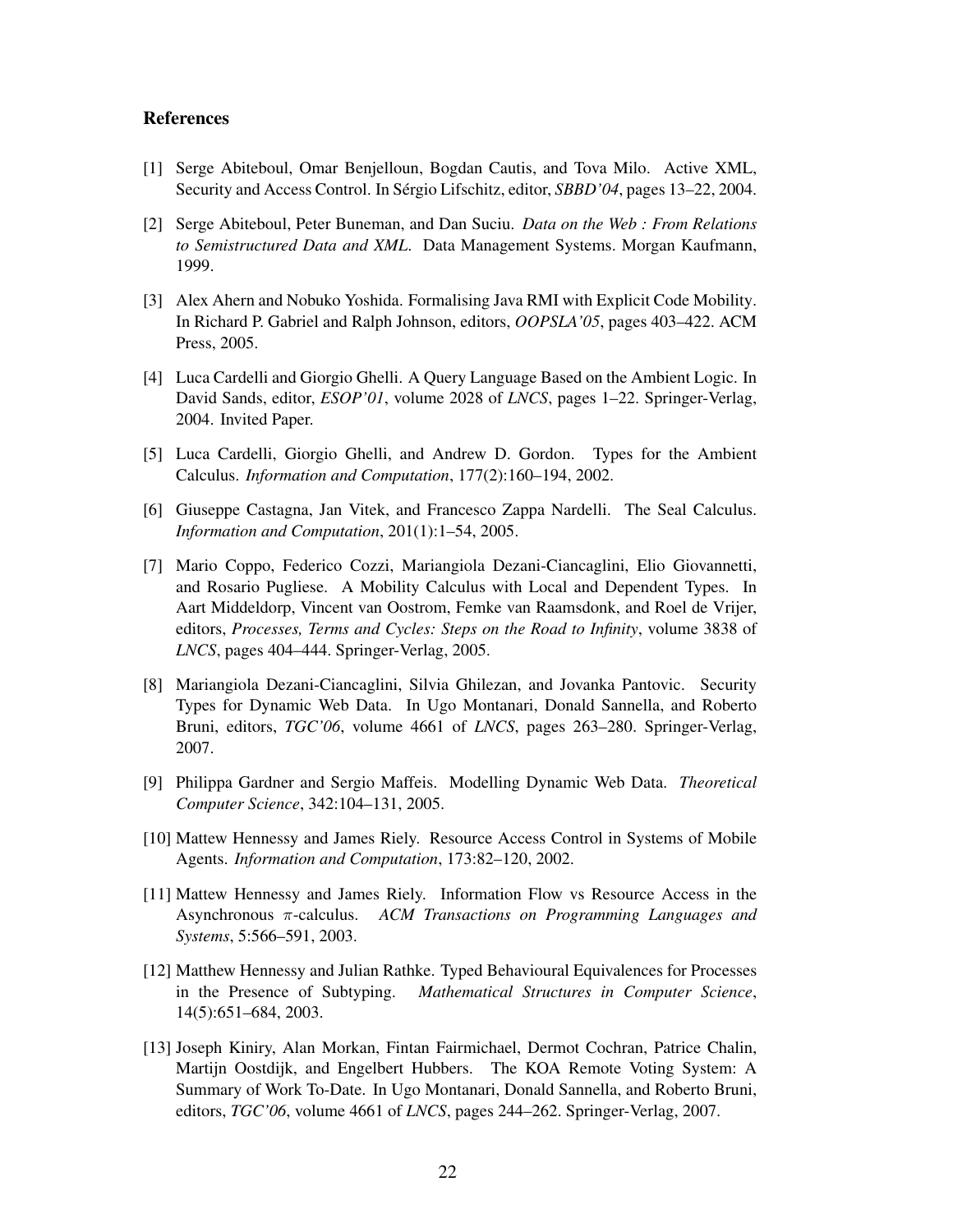- [14] Sergio Maffeis and Philippa Gardner. Behavioural Equivalencies for Dynamic Web Data. In Jean-Jacques Lévy, Ernst W. Mayr, and John C. Mitchell, editors,  $TCS'04$ , pages 541–554. Kluwer, 2004.
- [15] Robin Milner, Joachim Parrow, and David Walker. A Calculus of Mobile Processes, I-II. *Information and Computation*, 100(1):1–77, 1992.
- [16] Rocco De Nicola, Gianluigi Ferrari, Rosario Pugliese, and Betti Venneri. Types for Access Control. *Theoretical Computer Science*, 240(1):215–254, 2000.
- [17] Benjamin Pierce and Davide Sangiorgi. Behavioral Equivalence in the Polymorphic Pi-Calculus. *Journal of the ACM*, 47(3):531–584, 2000.
- [18] Andrei Sabelfeld and Andrew C. Myers. Language-Based Information-Flow Security. *IEEE Journal on Selected Areas in Communications*, 21(1):5–19, 2003.
- [19] Arnaud Sahuguet. *ubQL: A Distributed Query Language to Program Distributed Query Systems*. PhD thesis, Penn University, 2002.
- [20] Ravi S. Sandhu. Lattice-based Access Control Models. *IEEE Computer*, 26(11):9–19, 1993.
- [21] Davide Sangiorgi and David Walker. *The* π*-calculus: a Theory of Mobile Processes*. Cambridge University Press, 2001.
- [22] Steve Zdancewic. Challenges for Information-flow Security. In Roberto Giacobazzi, editor, *PLID'04*, 2004. Invited Paper.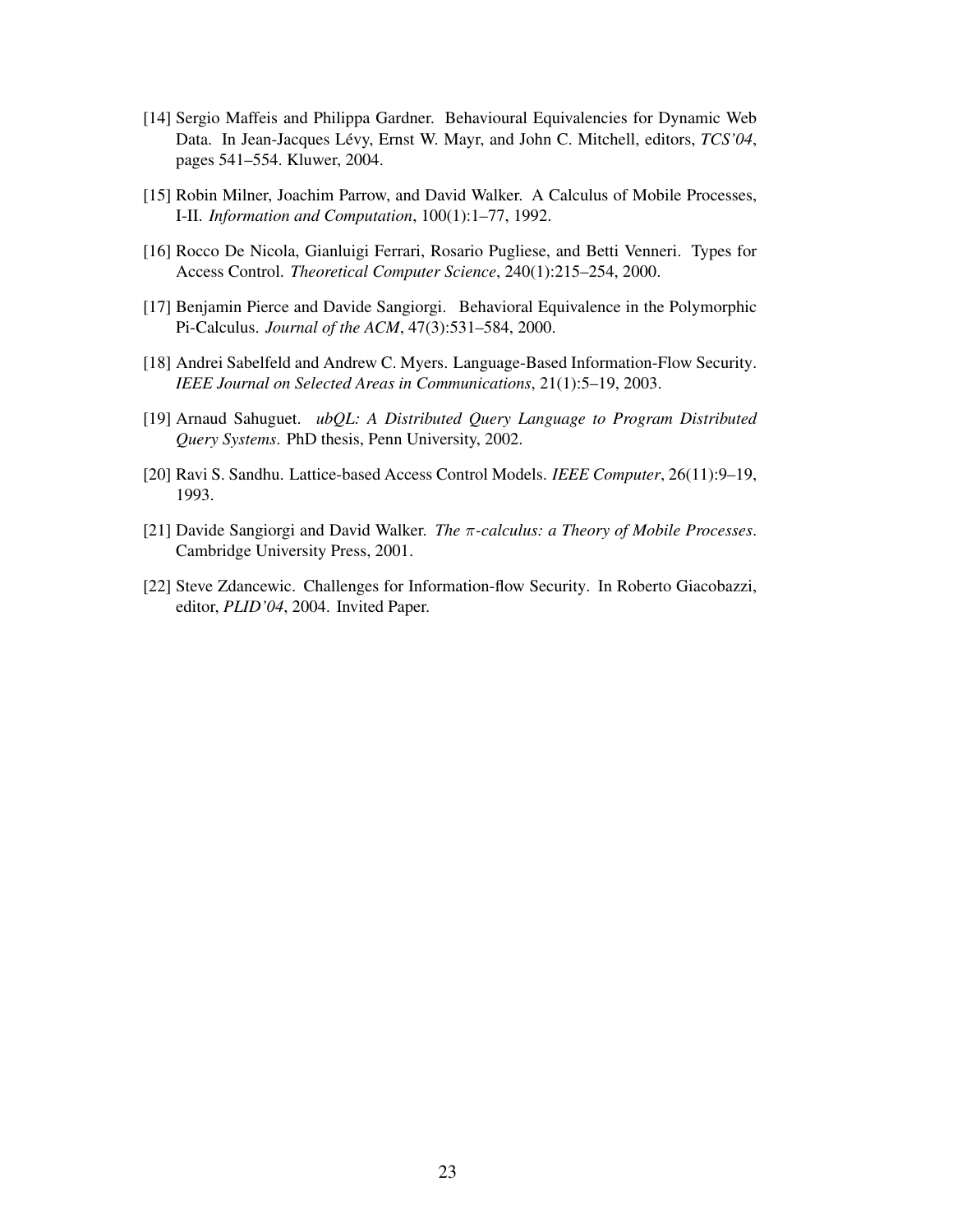### A Structural Equivalence

The structural equivalence for the  $Xd\pi$  calculus is the least equivalence relation on networks that satisfies alpha-conversion, the commutative monoid properties for  $(\emptyset, |)$  on trees, for  $(0, |)$  on processes and for  $(0, |)$  on networks, and the axioms of Table A.1. As usual *fn* is the set of free channel names occurring in a process or in a tree or in a network.

```
(trees) V \equiv V' \Rightarrow \mathsf{a}[V] \equiv \mathsf{a}[V'](scripts) P \equiv P' \Rightarrow \Box P \equiv \Box P'(processes) (\nu c^{Tv})0 \equiv 0v \equiv v' \Rightarrow \bar{c}^{Tv} \langle v \rangle \equiv \bar{c}^{Tv} \langle v' \rangle(\nu c^{Tv})(\nu d^{Tv'})P \equiv (\nu d^{Tv'})(\nu c^{Tv})Pc^{Tv} \notin \mathit{fn}(P) \Rightarrow P \mid (\nu c^{Tv})Q \equiv (\nu c^{Tv})(P \mid Q)V\equiv V'\Rightarrow \texttt{update}_p(\chi,V).P\equiv \texttt{update}_p(\chi,V').P(networks) (\nu c^{Tv})\mathbf{0}\equiv \mathbf{0}(\nu c^{Tv})(\nu d^{Tv'})\mathbf{N}\equiv (\nu d^{Tv'})(\nu c^{Tv})\mathbf{N}c^{Tv} \notin fn(N) \Rightarrow N \mid (vc^{Tv})N' \equiv (vc^{Tv})(N \mid N')T \equiv T' \wedge P \equiv P' \Rightarrow l^h [T \parallel P] \equiv l^h [T' \parallel P']c^{Tv} \notin fn(T) \Rightarrow l^h[T \parallel (\nu c^{Tv})P] \equiv (\nu c^{Tv})l^h[T \parallel P]
```
Table A.1 Structural equivalence

# B Subject Reduction

We prove that the typing of networks is preserved by structural equivalence and by reduction. These proofs use generation lemmas which allow the reversal of the typing rules. Notice that for networks we need to distinguish initial and ongoing typing rules.

We use  $\tau$  to range over all types of Table 9.

#### Lemma B.1 (Generation lemma for variables, channels, locations and paths)

*(1)*  $\Sigma \vdash x : \tau \Rightarrow x : \tau \in \Sigma$ .  $(2)$   $\Sigma$   $\vdash$   $c^{Tv}$  :  $\tau \Rightarrow \tau = Ch(Tv)$ .  $(3)$   $\Sigma$   $\vdash$   $l^i : \tau \Rightarrow \tau = Loc(i)$ . *(4)*  $\Sigma$   $\vdash$   $p : \tau$  *and*  $p$  *is a local path*  $\Rightarrow$   $\tau = PathLocal$ *.* (5)  $\Sigma \vdash p : \tau$  *and p is not a local path*  $\Rightarrow \tau = Path^*$ .

Lemma B.2 (Generation lemma for scripts, pointers and trees)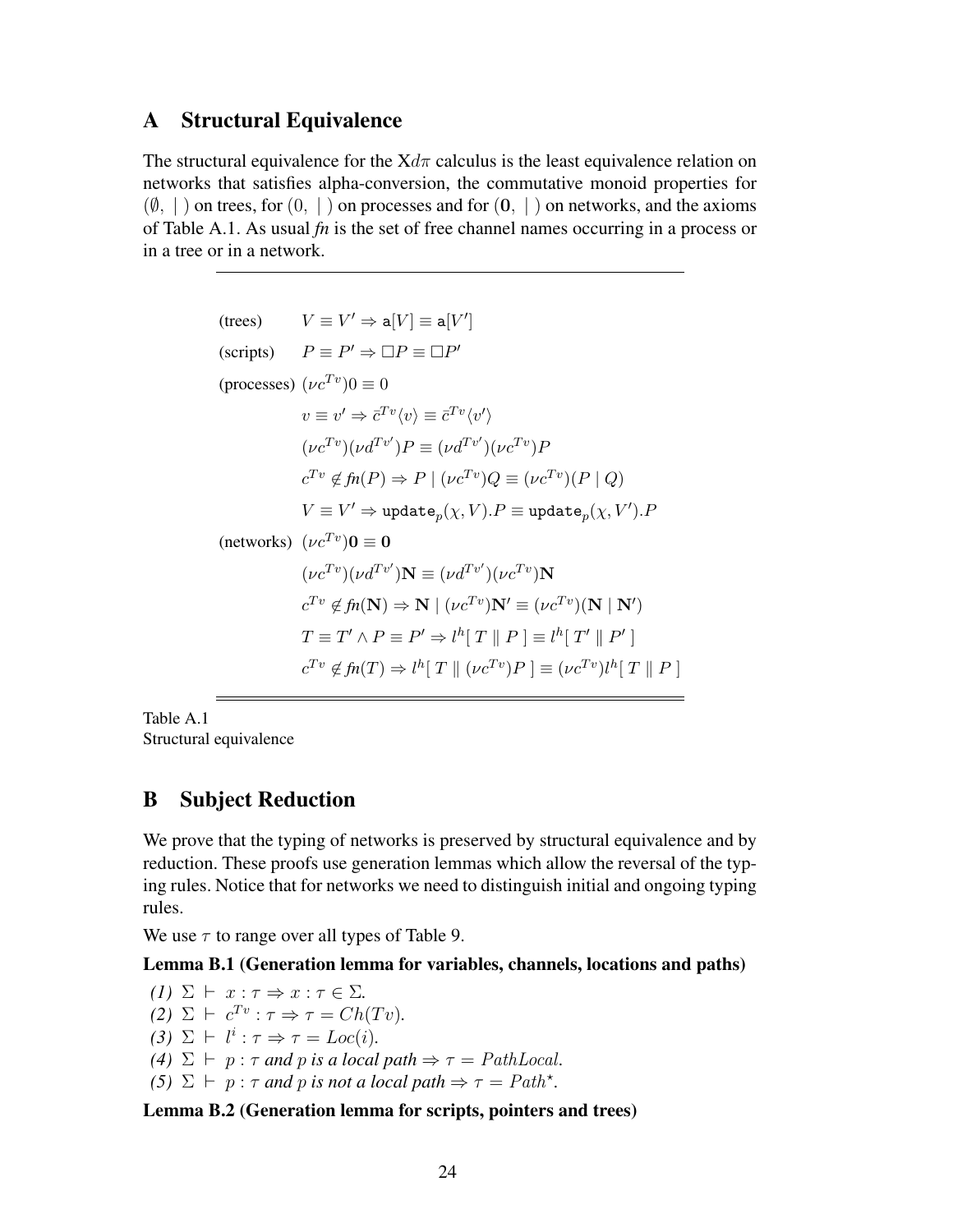- *(1)*  $\Sigma \vdash \Box \Pi : \tau \Rightarrow \tau = \text{Script}(i) \text{ and } \Sigma \vdash \Pi : \text{Proc}^*(i)$ .
- *(2)*  $\Sigma \vdash p \circledast \lambda : \tau \Rightarrow \tau = \text{Pointer}^{\star}(i)$  and  $\Sigma \vdash \lambda : \text{Loc}(i)$  and  $\Sigma \vdash p : \text{Path}^{\star}$ .
- (3)  $\Sigma \vdash \emptyset : \tau \Rightarrow$  *either*  $\tau = DLT$  *ree or*  $\tau = T$ *ree*<sup>\*</sup>.
- *(4)*  $\Sigma$   $\vdash$   $T_1$  |  $T_2$  :  $\tau \Rightarrow$  *either*  $\tau = DLT$  *ree and*  $\Sigma$   $\vdash$   $T_1$  :  $DLT$  *ree and*  $\Sigma \vdash T_2 : DLT$  *ree or*  $\tau = Tree^*$  *and*  $\Sigma \vdash T_1 : Tree^*$  *and*  $\Sigma \vdash T_2 : Tree^*$ .
- *(5)*  $\Sigma$   $\vdash$  **a**[T] :  $\tau \Rightarrow$  *either*  $\tau = DLT$  *ree and*  $\Sigma$   $\vdash$  T : DLT ree or  $\tau = T$  ree\*  $and \Sigma \vdash T : Tree^*$ .
- *(6)*  $\Sigma \vdash a[p@{\lambda}] : \tau \Rightarrow \tau = \text{Tree}^* \text{ and } \Sigma \vdash p@{\lambda} : \text{Pointer}^*(i).$
- $(7)$   $\Sigma$   $\vdash$  a  $\Box \Pi$  :  $\tau \Rightarrow \tau = \text{Tree}^*$  and  $\Sigma$   $\vdash$   $\Box \Pi$  :  $\text{Script}(i)$ *.*

#### Lemma B.3 (Generation lemma for processes)

- $(I) \Sigma \vdash 0 : \tau \Rightarrow \tau = \text{Proc}^*(i).$
- $(2)$   $\Sigma$   $\vdash$   $P_1 \mid P_2 : \tau \Rightarrow \tau = \text{Proc}^*(i) \text{ and } \Sigma \vdash P_1 : \text{Proc}^*(i) \text{ and } \Sigma \vdash P_2 :$  $Proc<sup>*</sup>(i).$
- (3)  $\Sigma \vdash (\nu c^{Tv})P : \tau \Rightarrow \tau = \text{Proc}^*(i) \text{ and } \Sigma \vdash P : \text{Proc}^*(i) \text{ and } |Tv| \leq i.$
- *(4)*  $\Sigma$   $\vdash \bar{\gamma} \langle v \rangle : \tau \Rightarrow \tau = \text{Proc}^*(i)$  and  $\Sigma$   $\vdash v : Tv$  and  $\Sigma$   $\vdash \gamma : \text{Ch}(Tv)$  and  $|Tv| \leq i.$
- (5)  $\Sigma$   $\vdash \gamma(x) \cdot P : \tau \Rightarrow \tau = \text{Proc}^*(i) \text{ and } \Sigma, x : Tv \vdash P : \text{Proc}^*(i) \text{ and }$  $\Sigma \vdash \gamma : Ch(Tv)$  and  $|Tv| \leq i$ .
- (6)  $\Sigma$   $\vdash$   $!\gamma(x) \cdot P : \tau \Rightarrow \tau = \text{Proc}^*(i)$  and  $\Sigma, x : Tv \vdash P : \text{Proc}^*(i)$  and  $\Sigma \vdash \gamma : Ch(Tv)$  *and*  $|Tv| \leq i$ .
- *(7)*  $\Sigma$   $\vdash$  go  $\lambda.P$  :  $\tau \Rightarrow \tau = \text{Proc}^*(i)$  and  $\vdash \lambda$  : Loc(j) and  $j \leq i$  and  $\Sigma \vdash P : Proc^*(i)$ .
- *(8)*  $\Sigma \vdash$  go  $\circlearrowleft P : \tau \Rightarrow \tau = \text{ProcLocal}(i)$  *and*  $\Sigma \vdash P : \text{Proc}^{\star}(i)$ *.*
- *(9)*  $\Sigma \vdash \text{run}_p : \tau \Rightarrow \tau = \text{Proc}^*(i) \text{ and } \Sigma \vdash p : \text{Path}^*$ .
- (10)  $\Sigma$   $\vdash$  update<sub>p</sub>( $\chi, \hat{\chi}$ ). $P : \tau \Rightarrow \tau = \text{Proc}^*(i)$  and  $\Sigma$   $\vdash$   $p : \text{Path}^*$  and  $\Sigma \cup \Sigma_{\chi} \vdash P : \text{Proc}^{\star}(i) \text{ and } |\chi| \leq i.$
- *(11)*  $\Sigma$   $\vdash$   $\text{update}_p(\chi, V) . P : \tau$  *and*  $\chi \neq x$  *and*  $V \neq \hat{\chi}$  *and* ( $p \neq \bullet$  *or*  $\chi \neq \Box x^j$  *for*  $all \ j) \Rightarrow \tau = \text{Proc}^{\star}(i) \ and \ \Sigma \ \vdash \ p : \ \text{Path}^{\star} \ and \ \Sigma \cup \Sigma_{\chi} \ \vdash \ \ P : \ \text{Proc}^{\star}(i) \ and$  $|\chi| < i$  *and*  $\Sigma_{\chi} \vdash V : TPS(j)$  *and*  $j \leq i$ *.*
- *(12)*  $\Sigma$   $\vdash$  update  $\left(\Box x^{i}, V\right) \cdot P : \tau \Rightarrow \tau = \text{ProcLocal}(i)$  *and*  $\Sigma, x : \text{ProcLocal}(i)$  $\vdash$  P : ProcLocal(i) and x : ProcLocal(i)  $\vdash$  V : TPS(j) and j < i.

#### **Lemma B.4 (Generation lemma for networks)**  $(I) \vdash 0 : \tau \Rightarrow \tau = Net$ .

- $(2) \vdash N_1 \mid N_2 : \tau \Rightarrow \tau = Net \text{ and } \vdash N_1 : Net \text{ and } \vdash N_2 : Net \text{ and } \mathcal{N}(N_1) \cap$  $\mathcal{N}(\mathbf{N}_2) = \emptyset.$
- $(3) \vdash l^{i} [T \parallel P] : \tau \Rightarrow \tau = Net \text{ and } \emptyset \vdash T : Tree \text{ and }$ 
	- *either* (initial)  $\emptyset$   $\vdash$   $P$  :  $Proc(i)$ ,
	- *or* (ongoing)  $\emptyset \vdash P : \text{Proc}(j)$ .

$$
(4) \vdash (\nu c^{Tv})\mathbf{N} : \tau \Rightarrow \tau = Net \text{ and } \vdash \mathbf{N} : Net.
$$

The following two propositions point out some properties of our type system and can be easily verified by induction of deductions.

By replacing in an arbitrary process " $\circ$ " by a location name (whose security level agrees with that of the process) and "•" by a path not containing "•" we get a process typeable with a process type.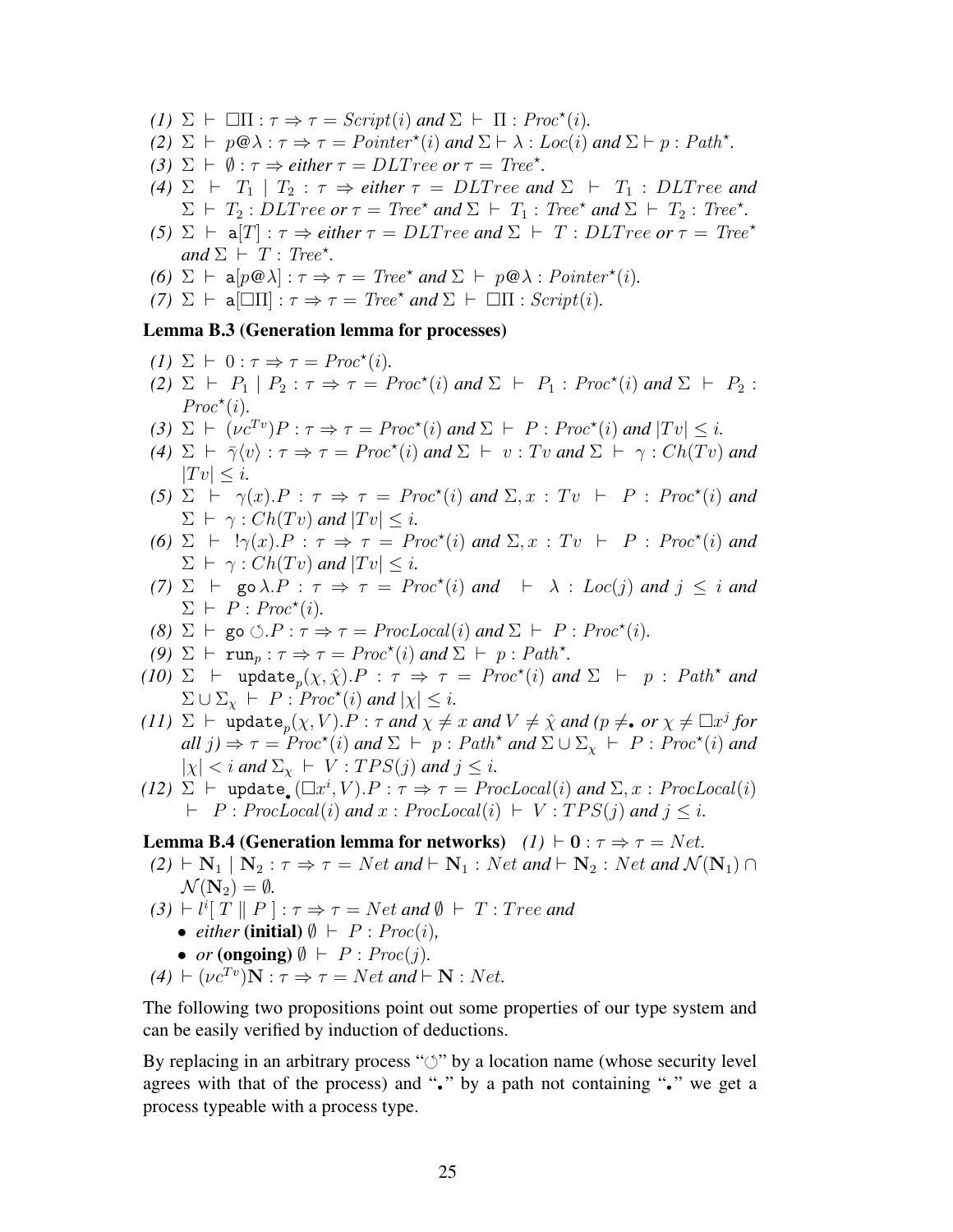**Proposition B.5** If  $\Sigma$   $\vdash$  P: Proc<sup>\*</sup>(i) and  $\Sigma$   $\vdash$  p: Path and  $j \leq i$ , then  $\Sigma$   $\vdash$  $P\{l^j/\circlearrowleft, p/\blacksquare\} : \text{Proc}(i)$ .

A process which has a given security level has also all bigger security levels. The proof follows easily observing that the nil process can be typed with an arbitrary security level and that all typing rules only check that the security level of the current process is bigger than other security levels.

**Proposition B.6**  $\Sigma \vdash P : \text{Proc}^*(i) \text{ and } i \leq j \text{ imply } \Sigma \vdash P : \text{Proc}^*(j)$ .

As usual the "core" of the subject reduction proofs are substitution lemmas.

Lemma B.7 (Substitution lemma for trees, pointers, scripts and processes)

- *(1) If*  $\Sigma$ ,  $x : Tv \vdash V : TPS(i)$  *and*  $\Sigma \vdash v : Tv$ , *then*  $\Sigma \vdash V \{v/x\} : TPS(i)$ .
- *(2) If*  $\Sigma$ ,  $x$ :  $ProcLocal(j)$   $\vdash$   $V$ :  $TPS(i)$  *and*  $\Sigma$   $\vdash$   $P$ :  $ProcLocal(j)$ *, then*  $\Sigma \vdash V \{\Box P / \Box x\} : T P S(i).$
- (3) If  $\Sigma$ ,  $x : Tv \vdash P : Proc^*(i)$  and  $\Sigma \vdash v : Tv$ , then  $\Sigma \vdash P\{v/x\} : Proc^*(i)$ .
- (4) If  $\Sigma$ ,  $x$ :  $ProcLocal(j)$   $\vdash$   $P$ :  $Proc<sup>*</sup>(i)$  and  $\Sigma$   $\vdash$   $Q$ :  $ProcLocal(j)$ *, then*  $\Sigma \vdash P\{\Box Q / \Box x\} : \text{Proc}^{\star}(i).$
- *(5) If*  $\Sigma$   $\vdash$   $\text{update}_p(\chi, V) . P : \text{Proc}(i) \text{ and } \Sigma \vdash T : \text{Tree} \text{ and } p(T) \rightsquigarrow_{p,l^i,\chi,V}$  $T', \Theta$ , then  $\Sigma \vdash T'$  : Tree.

**Proof** The proofs of the first four points are standard by induction on  $V$  and  $P$ , respectively.

For (5) we need to consider three cases according to the shape of  $\chi$ . We give the proof for  $\chi = y^* \mathbb{Q} x^j$ , the remaining cases being similar. Let  $\Theta = \{s_1, \ldots, s_n\}$  and  $1 \leq k \leq n$ . By construction  $s_k = \{m^j/x, p'_k/y\}$ , for some  $m^j$  and  $p'_k$  such that  $\vdash p'_k : Path^{\star}$ . By Lemma B.3(10) or (11)  $\Sigma, x : Loc(j), y : Path^{\star} \vdash V : TPS(h)$ for some  $h \leq i$ . By Point (1)  $\Sigma \vdash V_{s_k} : TPS(h)$ . By construction T' is obtained from T by replacing top-down the nodes  $m^j \mathbb{Q} p'_k$  by  $V s_k$ , so we can easily check that  $\Sigma \vdash T'$ : Tree using the typing rules for trees.

**Theorem 3.1** (Subject reduction)  $Let \vdash N : Net \text{ and } N \rightarrow N', then \vdash N' : Net.$ 

Proof We only consider some interesting cases.

**Case**  $N \equiv l^h[T_1 \mid g \circ m^j \cdot P \mid Q] \mid m^j[T_2 \mid T_1 \mid R]$  and the reduction is by rule (go):

$$
l^h[T_1 \mid g \circ m^j \cdot P \mid Q] \mid m^j[T_2 \mid T_1 \mid R] \to l^h[T_1 \mid Q] \mid m^j[T_2 \mid T_2 \mid P \mid R].
$$

From  $\vdash \mathbf{N}$  : Net, by Lemma B.4(2) it follows that  $\vdash \mathbf{N}_1 \equiv l^h[T_1 \mid ]$  go  $m^j.P \mid$ Q ] : Net and  $\vdash \mathbf{N}_2 \equiv m^j [T_2 \mid R]$  : Net. From  $\mathbf{N}_1$  : Net, by Lemma B.4(3) we get  $\emptyset \vdash T_1 : Tree$  and

- either (initial)  $\emptyset$   $\vdash$  go  $m^j \cdot P \mid Q : \text{Proc}(h);$
- or (ongoing)  $\emptyset$   $\vdash$  go  $m^j.P \mid Q : Proc(i)$ .

We consider the ongoing case, the proof for the initial case being the same. In this case by Lemma B.3(2) we have that  $\emptyset \vdash$  go  $m^j \cdot P : Proc(i)$  and then by Lemma B.3(7)  $\emptyset$   $\vdash$  P : Proc(i). We conclude by applying the ongoing typing rules taking into account Proposition B.6.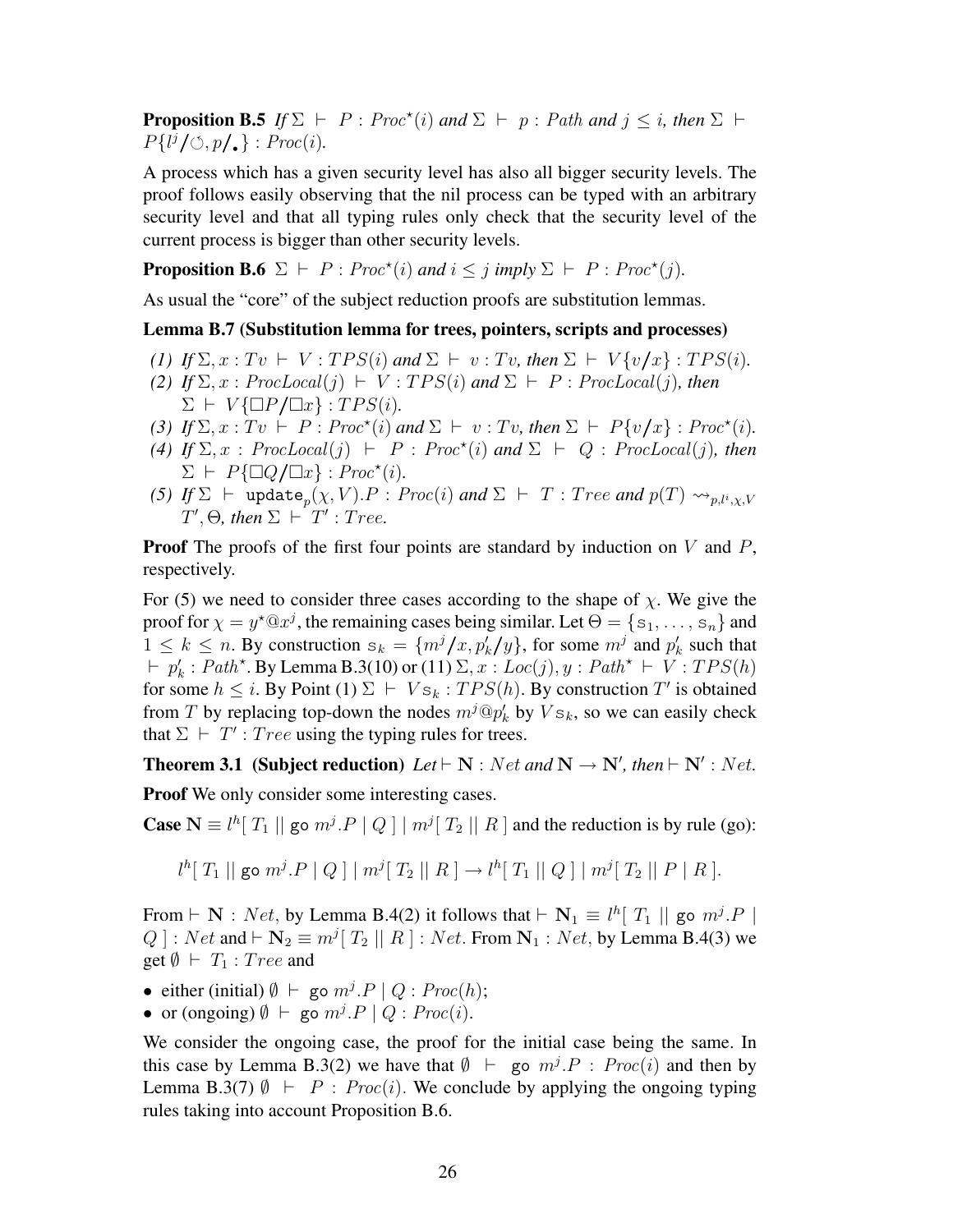**Case**  $N \equiv l^h[T || run_p | Q]$  and the reduction is by rule (run):

$$
l^h[T \mid \mid \operatorname{run}_p | Q] \to l^h[T \mid \mid P_1 | \ldots | P_n | Q]
$$

where  $p(T) \rightarrow_{p,l^h,\Box x^h,\Box x} T, {\{\Box P_1/\Box x\},\ldots,{\{\Box P_n/\Box x\}\}}.$  From  $\vdash N : Net$ , by Lemma B.4(3)  $\emptyset$   $\vdash$  T : Tree. By construction  $P_k = P'_k \{ l^h / \circlearrowleft, p' \}$ , where  $\Box P'_k$ matches  $\Box x^h$  and therefore  $\emptyset \vdash P'_k$ :  $ProcLocal(h)$  and then  $\emptyset \vdash P_k$ :  $Proc(h)$ by Proposition B.5. We conclude by applying the ongoing typing rules taking into account Proposition B.6.

**Case**  $N \equiv l^h[T \mid \text{update}_p(\chi, V) \cdot P \mid Q]$  and the reduction is by rule (update):

 $l^h[~T~||~\mathtt{update}_p(\chi,V).P~|~Q] \rightarrow l^h[~T'~||~Ps_1~|~ \dots ~|~Ps_n~|~Q]$ 

where  $p(T) \sim_{p,l^h,\chi,V} T'$ , {s<sub>1</sub>, ..., s<sub>n</sub>}. From  $\vdash \mathbf{N} : Net$ , by Lemma B.4(3)  $\emptyset$   $\vdash$   $T$  :  $Tree$  and

- either (initial)  $\emptyset$  ⊢ update<sub>p</sub>( $\chi$ ,  $V$ ). $P \mid Q$  : Proc(h),
- or (ongoing)  $\emptyset$   $\vdash$  update  $_p(\chi, V)$ .  $P \mid Q : \text{Proc}(i)$ .

We consider the ongoing case with  $\chi = y^* \mathbb{Q} x^j$ , the proof for the other cases being similar. In this case by Lemma B.7(5)  $\emptyset$   $\vdash$   $T'$  : Tree. By Lemma B.3(2) we have that  $\emptyset \vdash \text{update}_p(\chi, V) \cdot P : \text{Proc}(i)$  and then by Lemma B.3(10) or (11)  $x: Loc(j), y: Path^* \vdash P: Proc(i).$  By construction  $s_k = \{m^j/x, p'_k/y\}$ , for some  $m^j$  and  $p'_k$  such that  $\vdash p'_k : Path^*$ . By Lemma B.7(3) this gives  $\emptyset \vdash Ps_k$ :  $Proc(i)$ . We conclude by applying the ongoing typing rules for processes.

### C Safety proof

**Proposition 4.2** *If* N *is an initial network, and*  $N \rightarrow \vec{\nu}$  ( $l^i$ [ T || P | Q ] | N')*, and*  $h$  *is the security level of the source location of* P, then  $\vdash P : \text{Proc}(h)$ *h* is the security level of the source location of P, then  $\vdash P : Proc(h)$ .

**Proof** The proof is by induction on  $\rightarrow$  and by cases on the definition of source location using Generation and Substitution Lemmas.

**Case**  $N \equiv \vec{v}(l^i[T \mid P \mid Q] \mid N')$ . In this case  $i = h$  and  $\vdash N : Net$  using the initial typing rules. By Lemma B.4(4), (2), (3)  $\vdash P \mid Q : \text{Proc}(h)$  which implies  $\vdash P : Proc(h)$  by Lemma B.3(2).

**Case**  $N \to \vec{\nu}(l^h[T \mid \mid \text{run}_p \mid Q' \mid \mid N') \to \vec{\nu}(l^h[T \mid \mid P \mid Q \mid \mid N')$ <br>since  $\vec{\nu}(T)$  is  $\vec{\nu}(T) = T$   $(\square P \mid \square p)$   $(\square p \mid \square p)$  and  $P = P \mid P$  and since  $p(T) \rightarrow_{p,l^h,\Box x^h,\Box x} T$ , {{ $\Box R_1/\Box x$ }, ..., { $\Box R_n/\Box x$ }} and  $R_1 \equiv P \mid R$  and  $Q \equiv R \mid R_2 \mid \ldots \mid R_n \mid Q'$ . Then  $p(T) \rightsquigarrow_{p,l^h,\Box x^h,\Box x} T, \{\{\Box R_1/\Box x\},\ldots,\}$  $\{\Box R_n/\Box x\}$  implies match $(\Box R'_1, \Box x^h) = {\Box R_1/\Box x}$  and  $R_1 \equiv R'_1 \{l^h/\Diamond, l^h/\Diamond n\}$  $p_1$ ,  $\}$  for some  $R'_1$ ,  $p_1$  such that  $\vdash R'_1$ :  $ProcLocal(h)$  and  $p_1$  is a path without occurrences of ".". Then  $\vdash p_1 : Path$  which together with  $\vdash R'_1 : ProcLocal(h)$ imply  $\vdash R_1$ :  $Proc(h)$  by Proposition B.5. So we conclude  $\vdash P$ :  $Proc(h)$  by Lemma B.3(2).

**Case**  $N \to \vec{\nu} (l^i [\ T' || \text{update}_p(y^* \mathbb{Q} x^j, V).P' || Q' || N') \to \vec{\nu} (l^i [\ T || P || Q ||$ <br>  $N' \text{ image } n(T') \text{ and } T \text{ [q]} \text{ and } P' \text{ are } \overline{P} || P \text{ and } Q =$ N') since  $p(T') \rightsquigarrow_{p,l^i,y^*\mathbb{Q}x^j,V} T$ ,  $\{s_1,\ldots,s_n\}$  and  $P's_1 \equiv P \mid R$  and  $Q \equiv$  $R \mid P's_2 \mid \ldots |P's_n \mid Q'$ . By induction we have that  $\emptyset \vdash \text{ update}_p(\chi, V) \cdot P$ :